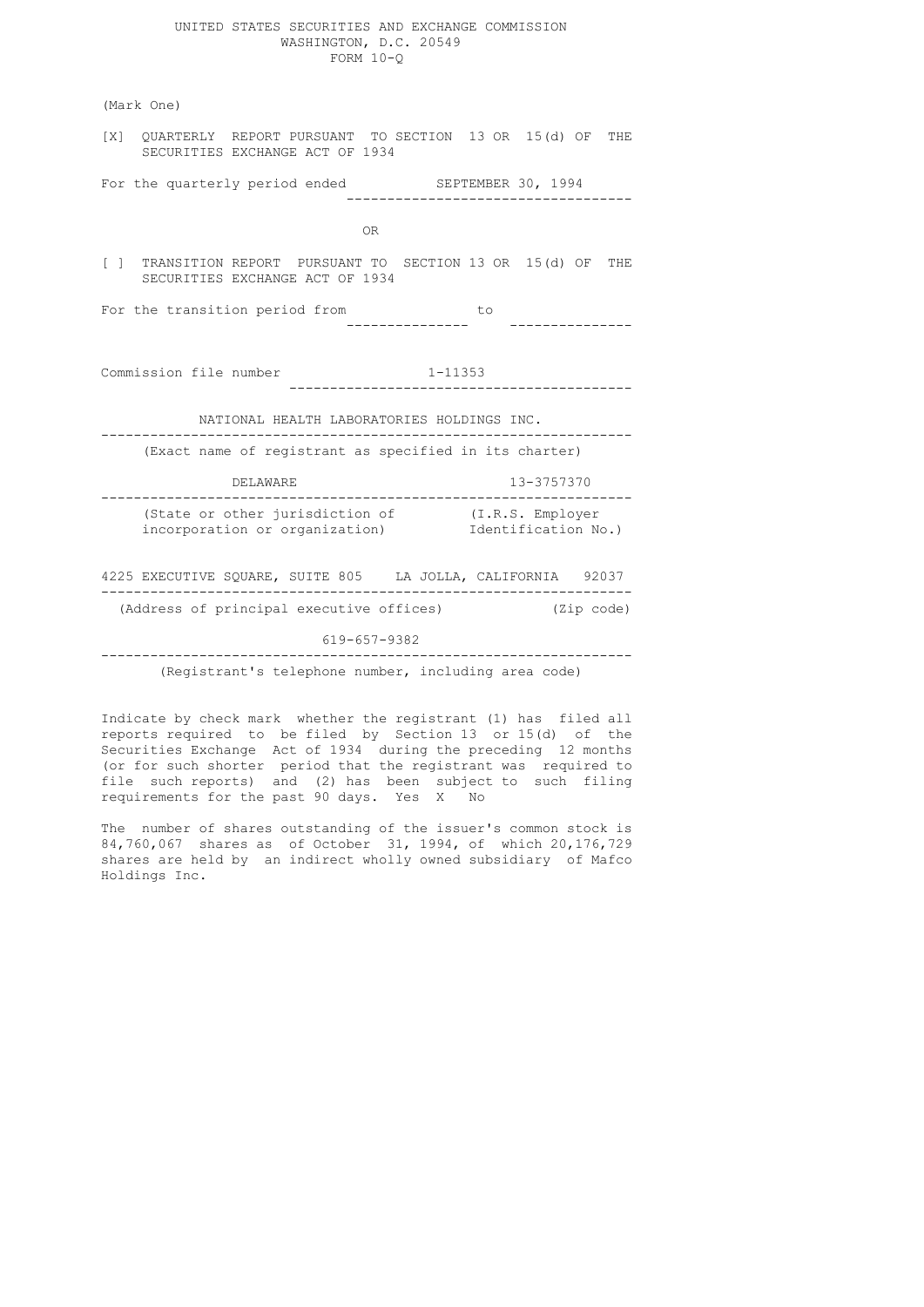# NATIONAL HEALTH LABORATORIES HOLDINGS INC. AND SUBSIDIARIES CONSOLIDATED CONDENSED BALANCE SHEETS (Dollars in Millions, except per share data)

|                                                                              | September 30, December 31,<br>1994<br>------------ | 1993<br>___________  |  |
|------------------------------------------------------------------------------|----------------------------------------------------|----------------------|--|
|                                                                              | (Unaudited)                                        |                      |  |
| ASSETS                                                                       |                                                    |                      |  |
| Current assets:                                                              |                                                    |                      |  |
| Cash and cash equivalents                                                    | $\mathsf{S}$<br>19.6                               | \$12.3               |  |
| Accounts receivable, net                                                     | 214.4                                              | 119.0                |  |
| Prepaid expenses and other                                                   | 29.3                                               | 21.7                 |  |
| Deferred income taxes                                                        | 20.6                                               | 21.6                 |  |
| Income taxes receivable                                                      | $--$                                               | 8.7                  |  |
|                                                                              | ---------                                          | ---------            |  |
| Total current assets                                                         | 283.9                                              | 183.3                |  |
| Property, plant and equipment, net                                           | 138.7                                              | 100.1                |  |
| Intangible assets, net                                                       | 569.2                                              | 281.5                |  |
| Other assets, net                                                            | 26.2                                               | 20.6                 |  |
|                                                                              | --------<br>\$1,018.0                              | ---------<br>\$585.5 |  |
|                                                                              | ---------                                          |                      |  |
| LIABILITIES AND STOCKHOLDERS' EQUITY                                         |                                                    |                      |  |
| Current liabilities:                                                         |                                                    |                      |  |
| Accounts payable                                                             | \$<br>50.0                                         | \$36.9               |  |
| Dividend payable                                                             | $- -$                                              | 6.8                  |  |
| Accrued expenses and other                                                   | 91.7                                               | 55.6                 |  |
| Current portion of long-term debt                                            | 35.0                                               |                      |  |
| Current portion of accrued                                                   |                                                    | 21.6                 |  |
| settlement expenses                                                          | 36.9<br>---------                                  | ---------            |  |
| Total current liabilities                                                    | 213.6                                              | 120.9                |  |
| Revolving credit facility                                                    | 193.0                                              | 278.0                |  |
| Long-term debt, less current portion                                         | 360.0                                              | $-$                  |  |
| Capital lease obligation                                                     | 9.8                                                | 9.7                  |  |
| Accrued settlement expenses, less                                            |                                                    |                      |  |
| current portion                                                              | $- -$                                              | 11.5                 |  |
| Deferred income taxes                                                        | 25.6                                               | 3.1                  |  |
| Other liabilities                                                            | 60.2                                               | 21.5                 |  |
| Stockholders' equity:                                                        |                                                    |                      |  |
| Preferred stock, \$0.10 par value;                                           |                                                    |                      |  |
| 10,000,000 shares authorized; none issued<br>Common stock, \$0.01 par value; |                                                    |                      |  |
| 220,000,000 shares authorized;                                               |                                                    |                      |  |
| 84,755,692 and 99,354,492 shares issued at                                   |                                                    |                      |  |
| September 30, 1994 and December 31, 1993,                                    |                                                    |                      |  |
| respectively                                                                 | 0.8                                                | 1.0                  |  |
| Additional paid-in capital                                                   | 153.4                                              | 226.3                |  |
| Retained earnings                                                            | 4.0                                                | 202.0                |  |
| Minimum pension liability adjustment                                         | (2.4)                                              | (2.4)                |  |
| Treasury stock, at cost; 14,603,800                                          |                                                    |                      |  |
| shares of common stock at                                                    |                                                    |                      |  |
| December 31, 1993                                                            | -------                                            | (286.1)              |  |
| Total stockholders' equity                                                   | 155.8                                              | 140.8                |  |
|                                                                              | --------                                           |                      |  |
|                                                                              | \$1,018.0                                          | 585.5<br>Ş.          |  |
|                                                                              | ========                                           |                      |  |

See notes to unaudited consolidated condensed financial statements.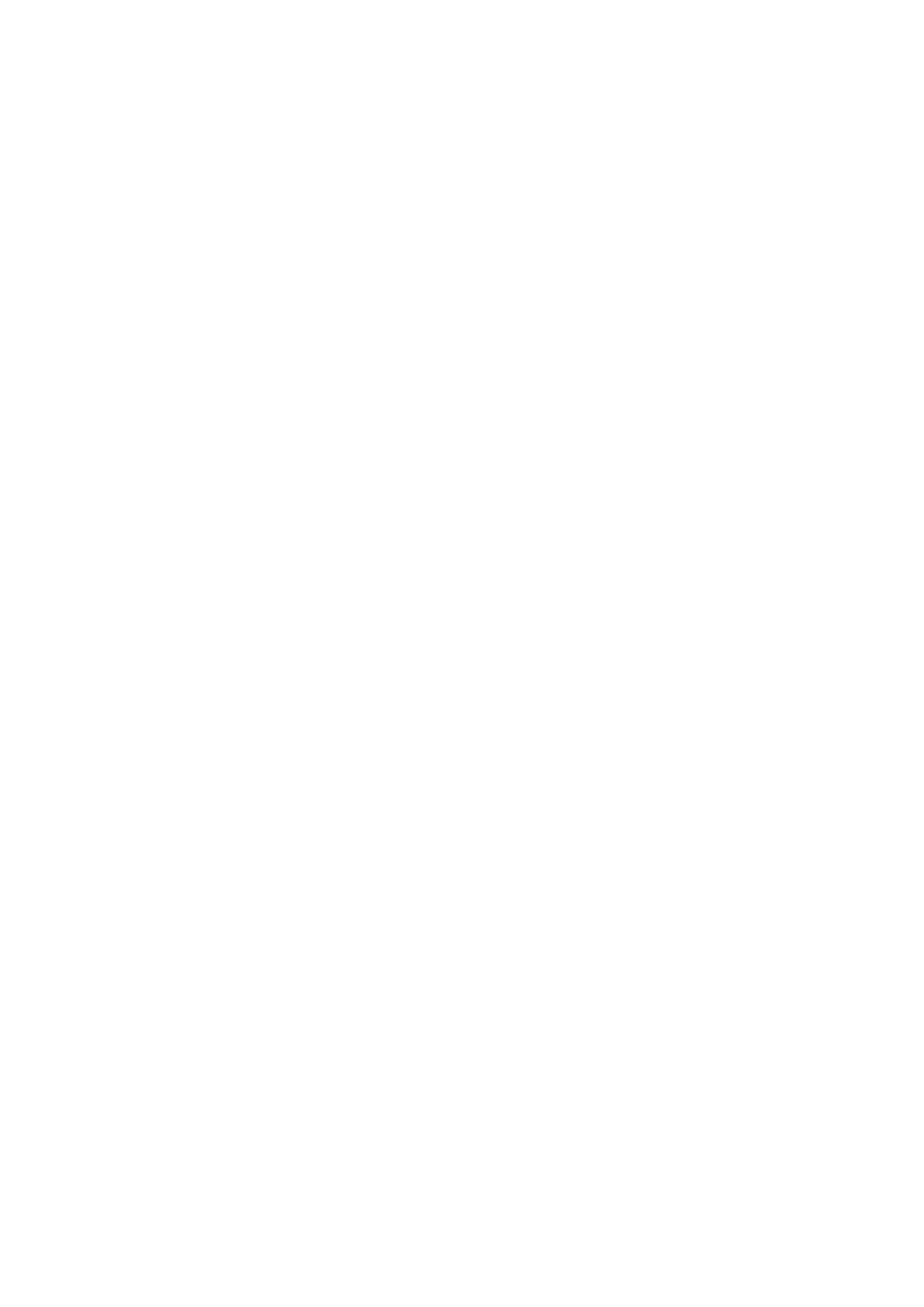# NATIONAL HEALTH LABORATORIES HOLDINGS INC. AND SUBSIDIARIES CONSOLIDATED CONDENSED STATEMENTS OF EARNINGS (Dollars in Millions, except per share data) (Unaudited)

|                                                                                                          | Nine Months Ended<br>September 30,<br>___________________ |                    |                                                           | Three Months Ended<br>September 30,<br>------------------- |  |
|----------------------------------------------------------------------------------------------------------|-----------------------------------------------------------|--------------------|-----------------------------------------------------------|------------------------------------------------------------|--|
|                                                                                                          | 1994<br>---------                                         | 1993<br>---------  | 1994<br>________                                          | 1993<br>--------                                           |  |
| Net sales                                                                                                | \$637.6                                                   | \$591.6            | \$248.7                                                   | \$194.8                                                    |  |
| Cost of sales                                                                                            | 436.5<br>---------                                        | 326.5<br>--------- | 167.7                                                     | 109.6                                                      |  |
| Gross profit                                                                                             | 201.1                                                     | 265.1              | ---------<br>81.0                                         | 85.2                                                       |  |
| Selling, general and<br>administrative<br>expenses<br>Amortization of<br>intangibles and<br>other assets | 105.6<br>11.9                                             | 90.4<br>6.4        | 41.1<br>5.4                                               | 29.3<br>2.2                                                |  |
|                                                                                                          | --------                                                  | ---------          | --------                                                  | . <u>.</u> .                                               |  |
| Operating income                                                                                         | 83.6<br>-------                                           | 168.3<br>--------- | 34.5<br>-------                                           | 53.7                                                       |  |
| Other income<br>(expenses) :<br>Litigation settlement<br>and related                                     |                                                           |                    |                                                           |                                                            |  |
| expenses<br>Other gains and                                                                              | (21.0)                                                    | $--$               | (21.0)                                                    |                                                            |  |
| expenses, net                                                                                            | $--$                                                      | 15.3               | $--$                                                      | 15.3                                                       |  |
| Investment income                                                                                        | 0.7                                                       | 1.0                | 0.2                                                       | 0.3                                                        |  |
| Interest expense (22.1)                                                                                  | --------                                                  | (7.1)<br>--------  | (11.6)<br>--------                                        | (3.1)<br>------                                            |  |
|                                                                                                          | (42.4)<br>. _ _ _ _ _ _ _                                 | 9.2<br>--------    | (32.4)<br>---------                                       | 12.5                                                       |  |
| Earnings before<br>income taxes                                                                          | 41.2                                                      | 177.5              | 2.1                                                       | 66.2                                                       |  |
| Provision for<br>income taxes                                                                            | 18.8<br>. <u>.</u> .                                      | 72.5<br>--------   | 1.9<br>---------                                          | 28.0                                                       |  |
| Net earnings                                                                                             | 22.4<br>\$<br>======                                      | 105.0<br>\$        | 0.2<br>$\mathsf{S}$ . The set of $\mathsf{S}$<br>. ______ | 38.2<br>\$                                                 |  |
| Earnings per common<br>share                                                                             | \$0.26                                                    | \$1.16             | $\begin{array}{ccc} \text{S} & & \text{-} \end{array}$    | \$0.43                                                     |  |
| Dividends per common<br>share                                                                            | \$<br>0.08                                                | \$<br>0.24         | \$                                                        | \$<br>0.08                                                 |  |

See notes to unaudited consolidated condensed financial statements.

/TABLE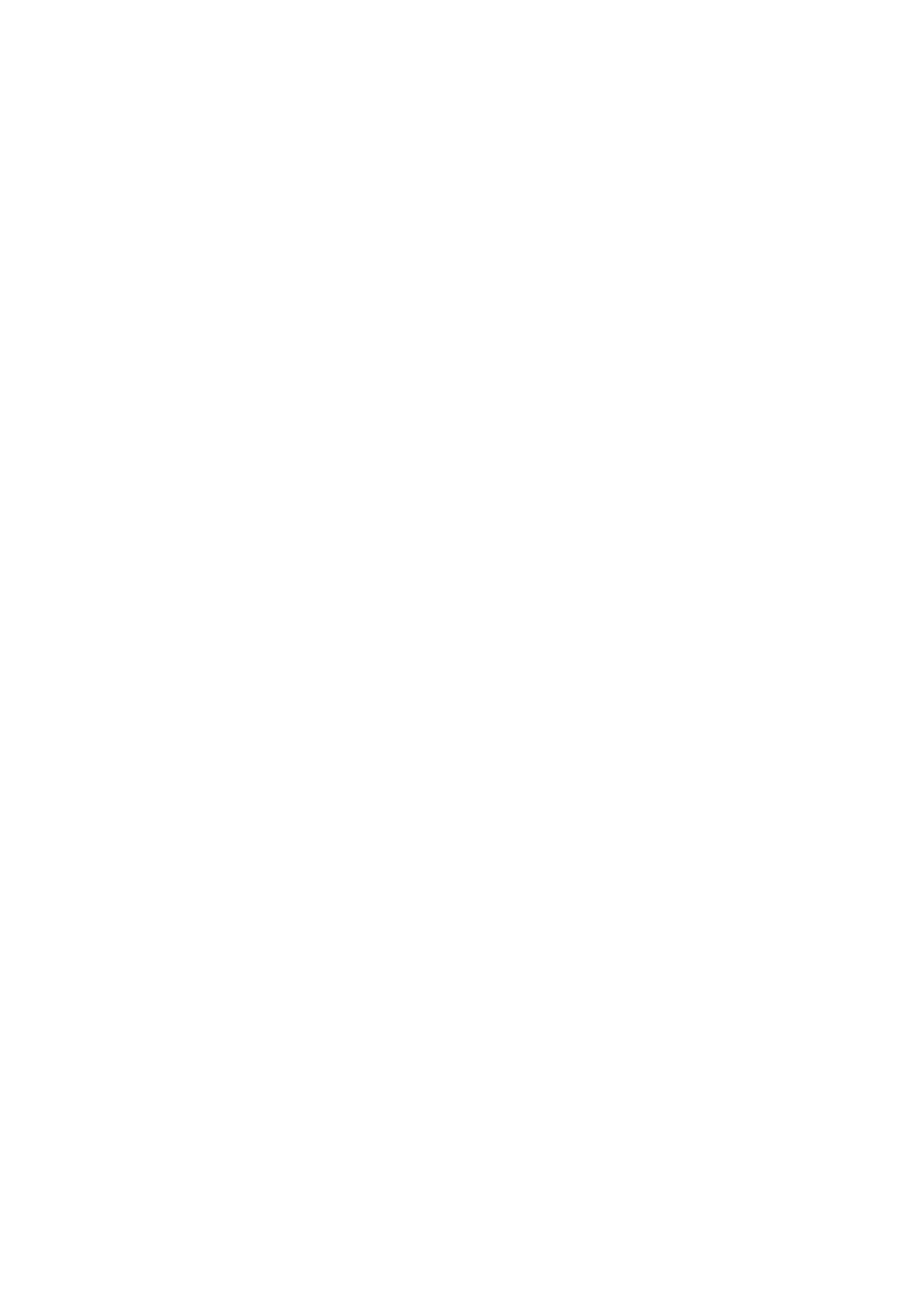### NATIONAL HEALTH LABORATORIES HOLDINGS INC. AND SUBSIDIARIES CONSOLIDATED CONDENSED STATEMENTS OF CASH FLOWS (Dollars in Millions) (Unaudited)

|                                                       | Nine Months Ended<br>September 30, |                              |
|-------------------------------------------------------|------------------------------------|------------------------------|
|                                                       | 1994 1993<br>--------              | $- - - - - - - -$            |
| CASH FLOWS FROM OPERATING ACTIVITIES:                 |                                    |                              |
| Net earnings                                          | $$22.4$ $$105.0$                   |                              |
| Adjustments to reconcile net earnings to              | --------                           | $- - - - - - - -$            |
| net cash flows provided by (used for)                 |                                    |                              |
| operating activities:                                 |                                    |                              |
| Depreciation and amortization                         | 32.7                               | 26.8                         |
| Provision for doubtful accounts, net (1.2)            |                                    | 1.1                          |
| Litigation settlement and related expenses 21.0       |                                    | $- - -$                      |
| Other gains and expenses, net                         |                                    | (15.3)                       |
| Change in assets and liabilities,                     |                                    |                              |
| net of effects of acquisitions:                       |                                    |                              |
| Increase in accounts receivable                       |                                    | $(57.4)$ $(34.3)$            |
| Decrease (increase) in prepaid expenses               |                                    |                              |
| and other                                             | 2.8                                | (1.7)                        |
| Decrease in deferred income                           |                                    |                              |
| taxes, net                                            | 9.1                                | 14.8                         |
| Decrease in income taxes                              |                                    |                              |
| receivable                                            | 6.8                                | 10.4                         |
| (Decrease) increase in accounts                       |                                    |                              |
| payable, accrued expenses                             |                                    |                              |
| and other                                             | (9.2)                              | 2.5                          |
| Payments for settlement                               |                                    |                              |
| and related expenses                                  |                                    | $(17.2)$ $(45.6)$            |
| Other, net                                            | (3.7)                              | (5.0)                        |
| Net cash (used for) provided by                       | ---------                          | ---------                    |
| operating activities                                  | 6.1<br>--------                    | 58.7                         |
|                                                       |                                    | --------                     |
| CASH FLOWS FROM INVESTING ACTIVITIES:                 |                                    |                              |
| Capital expenditures<br>Acquisitions of businesses    | (36.9)                             | (18.3)<br>$(252.6)$ $(45.4)$ |
| Restricted investments                                | $---$                              | 0.8                          |
| Other gains and expenses, net                         |                                    | 15.3                         |
|                                                       | ---------                          | ---------                    |
| Net cash used for investing activities                | $(289.5)$ $(47.6)$                 |                              |
|                                                       |                                    |                              |
| CASH FLOWS FROM FINANCING ACTIVITIES:                 |                                    |                              |
| Proceeds from revolving credit facilities 283.0 263.0 |                                    |                              |
| Payments on revolving credit facilities               | (368.0)                            | (139.0)                      |
| Proceeds from long-term debt                          | 400.0                              |                              |
| Payments on long-term debt                            | (5.0)                              |                              |
| Deferred payments on acquisitions                     | (5.2)                              | (1.3)                        |
| Purchase of treasury stock                            | $---$                              | (125.5)                      |
| Dividends paid on common stock                        | (13.6)                             | (22.1)                       |
| Other                                                 | (0.5)                              | (0.9)                        |
| Net cash provided by (used for)                       |                                    |                              |
| financing activities                                  | 290.7                              | (25.8)                       |
|                                                       |                                    |                              |
| Net increase (decrease) in cash                       |                                    |                              |
| and cash equivalents                                  | 7.3                                | (14.7)                       |
| Cash and cash equivalents at                          |                                    |                              |
| beginning of period                                   | 12.3                               | 33.4                         |
|                                                       |                                    |                              |
| Cash and cash equivalents at                          |                                    |                              |
| end of period                                         | \$<br>19.6                         | \$<br>18.7                   |
|                                                       |                                    |                              |

See notes to unaudited consolidated condensed financial statements.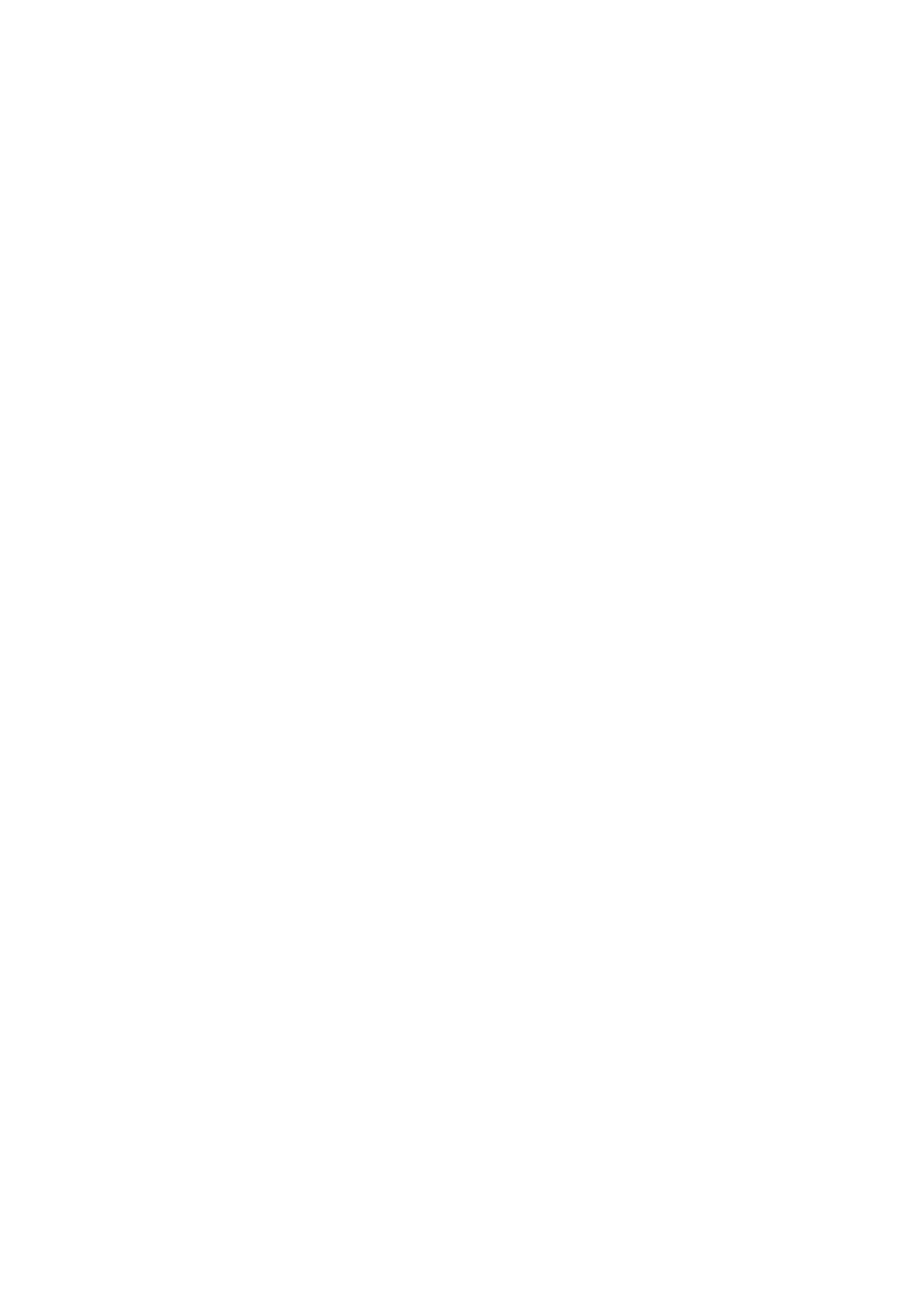# NATIONAL HEALTH LABORATORIES HOLDINGS INC. AND SUBSIDIARIES CONSOLIDATED CONDENSED STATEMENTS OF CASH FLOWS, CONTINUED (Dollars in Millions) (Unaudited)

|                                                                                                                                                          |                       | Nine Months Ended<br>September 30,<br>. _ _ _ _ _ _ _ _ _ _ _ |
|----------------------------------------------------------------------------------------------------------------------------------------------------------|-----------------------|---------------------------------------------------------------|
|                                                                                                                                                          | 1994                  | 1993                                                          |
| Supplemental schedule of cash<br>flow information:<br>Cash paid during the period for:<br>Interest<br>Income taxes                                       | $\mathsf{S}^-$<br>9.5 | $21.4$ \$ 5.9<br>54.4                                         |
| Disclosure of non-cash financing<br>and investing activities:<br>Dividends declared and unpaid on<br>common stock                                        | Ŝ                     | Ŝ<br>6.9                                                      |
| In connection with business<br>acquisitions, liabilities were<br>assumed as follows:<br>Fair value of assets acquired<br>Cash paid, net of cash acquired | \$395.3<br>(252.6)    | \$62.6<br>(45.4)                                              |
| Liabilities assumed                                                                                                                                      | 142.7<br>========     | 172<br>Ŝ.<br>=======                                          |
|                                                                                                                                                          |                       |                                                               |

See notes to unaudited consolidated condensed financial statements.

/TABLE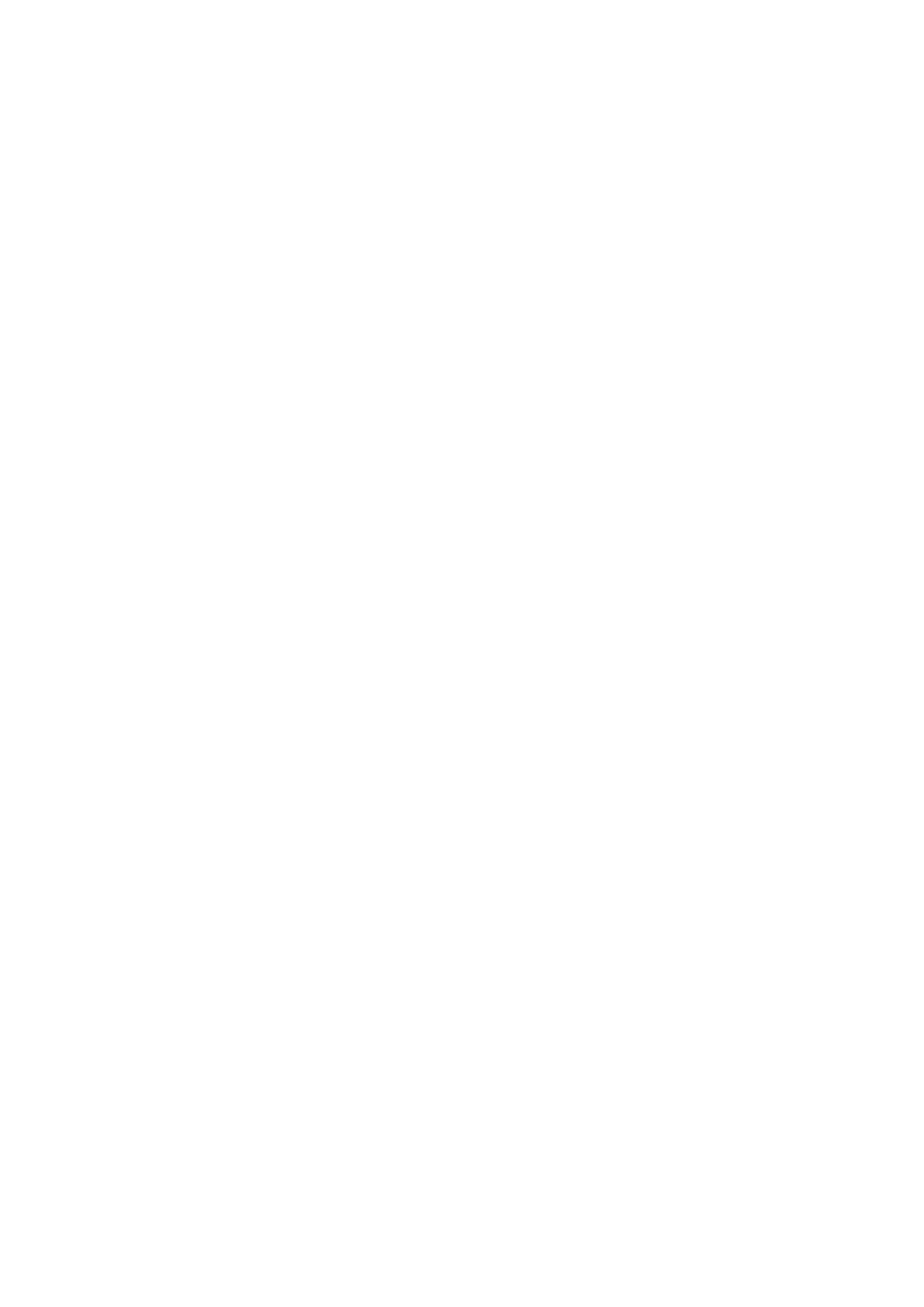### NATIONAL HEALTH LABORATORIES HOLDINGS INC. AND SUBSIDIARIES NOTES TO UNAUDITED CONSOLIDATED CONDENSED FINANCIAL STATEMENTS (Dollars in Millions)

#### 1. BASIS OF FINANCIAL STATEMENT PRESENTATION

 The consolidated financial statements include the accounts of National Health Laboratories Holdings Inc. (the "Company") and its wholly owned subsidiaries after elimination of all material intercompany accounts and transactions. Approximately 24% of the outstanding common stock of the Company is owned by National Health Care Group, Inc. ("NHCG") which is an indirect wholly owned subsidiary of Mafco Holdings Inc. ("Mafco").

> The accompanying consolidated condensed financial statements of the Company and its subsidiaries are unaudited. In the opinion of management, all adjustments (which include only normal recurring accruals) necessary for a fair statement of the results of operations have been made.

### 2. EARNINGS PER SHARE

 Earnings per share are based upon the weighted average number of shares outstanding during the three and nine months ended September 30, 1994 of 84,754,089 shares and 84,752,194 shares, respectively, and the weighted average number of shares outstanding during the three and nine months ended September 30, 1993 of 88,575,433 shares and 90,871,612 shares, respectively. The change in the total number of shares outstanding resulted from the purchase and subsequent cancellation by the Company of a portion of its outstanding shares of common stock, net of additional shares issued upon the exercise of options pursuant to the Company's stock option plans.

#### 3. LITIGATION SETTLEMENT

 The Company approved a proposed settlement of previously disclosed shareholder class and derivative litigation. In connection with the settlement, the Company took a pre-tax special charge of \$15.0 and a \$6.0 charge for expenses related to the settled litigation. Insurance payments and payments from other defendants amount to \$55.0 plus expenses. As previously disclosed, the litigation consisted of two consolidated class action suits and a consolidated shareholder derivative action brought in federal and state courts in San Diego, California. The proposed settlement involves no admission of wrongdoing and is subject to execution of a definitive agreement and court approval.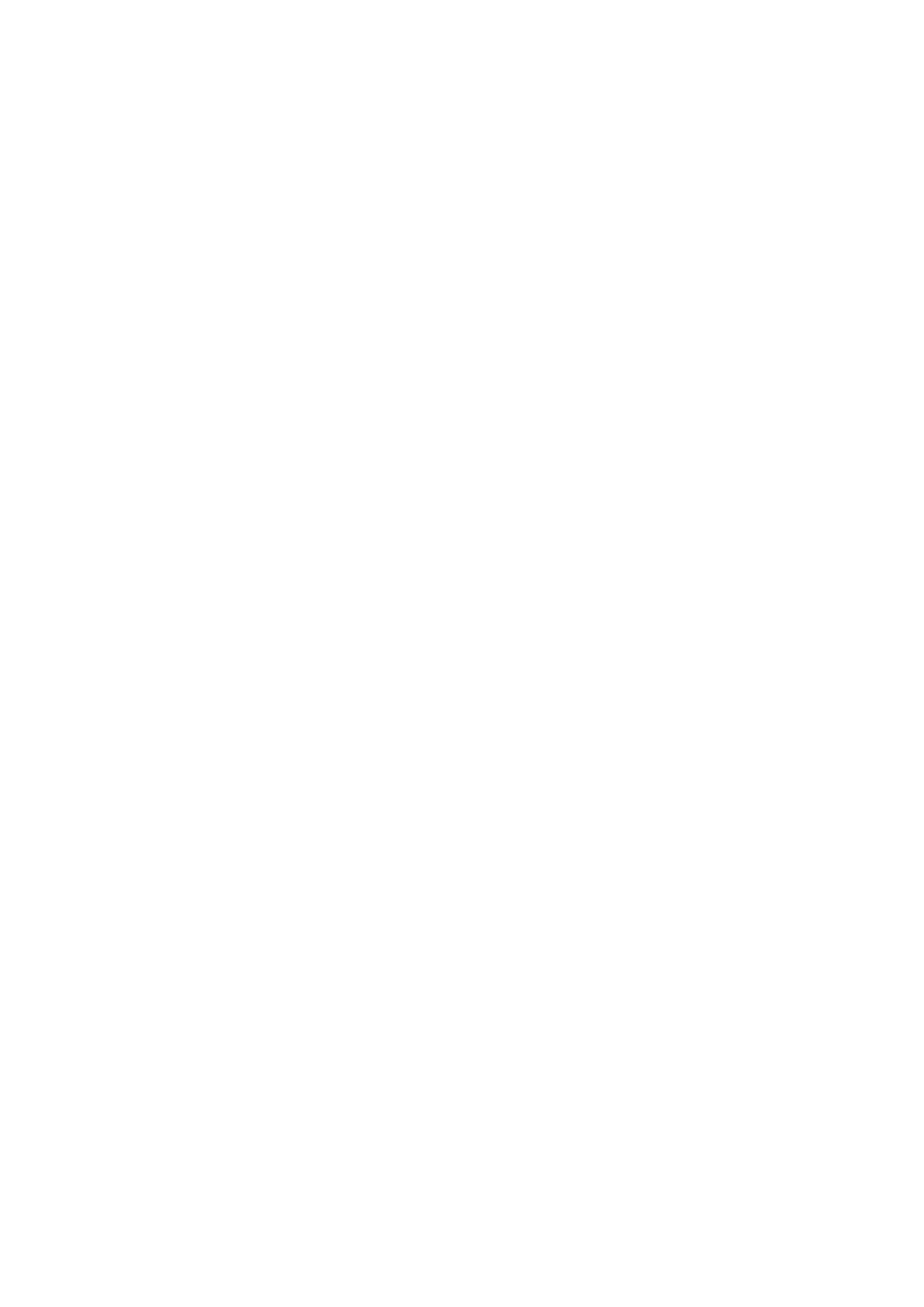# NATIONAL HEALTH LABORATORIES HOLDINGS INC. AND SUBSIDIARIES NOTES TO UNAUDITED CONSOLIDATED CONDENSED FINANCIAL STATEMENTS (Dollars in Millions, except per share data)

### 4. ACQUISITION OF ALLIED CLINICAL LABORATORIES, INC.

 On May 3, 1994, the Company entered into a definitive agreement to acquire Allied Clinical Laboratories, Inc.<br>("Allied"). Pursuant to the agreement, on May 9, 1994, a Pursuant to the agreement, on May 9, 1994, a subsidiary of the Company commenced a cash tender offer for all shares of Allied common stock for \$23 per share. The agreement provided that any shares not tendered and purchased in the offer were to be exchanged for \$23 per share in cash in a second-step merger. In connection with the Company's acquisition of Allied, the Company and Allied became aware that the nature of the possible problems associated with billing practices of Allied's Cincinnati, Ohio clinical laboratory, concerning which Allied had received a subpoena on April 5, 1994 from the Office of Inspector General of the Department of Health and Human Services (the "OIG") requiring Allied to produce certain documents and information regarding the Medicare billing practices of such laboratories with respect to certain cancer screening tests, may have been both different and greater than previously perceived by the Company and Allied. As a result, on June 7, 1994, the Company entered into an agreement whereby the price payable in such cash tender offer and such second-step merger was reduced from \$23 per share to \$21.50 per share, or an aggregate of approximately \$12.6. The Company and Allied are continuing to investigate these possible problems and have communicated with the OIG regarding its subpoena, and they intend to cooperate fully with the OIG's investigation. However, in the opinion of management, the ultimate disposition of these matters is not likely to have a material adverse effect on the financial position or results of operations of the Company.

 A subsidiary of the Company acquired Allied as a wholly owned subsidiary on June 23, 1994, for approximately \$191.5 in cash plus the assumption of \$24.0 of Allied indebtedness and the recognition of approximately \$19.9 of Allied net liabilities (the "Allied Acquisition"). The Allied Acquisition was accounted for using the purchase method of accounting; as such, Allied's assets and liabilities were recorded at their estimated fair values on the date of acquisition. The purchase price exceeded the fair value of acquired net tangible assets by approximately \$235.4, which consists of goodwill and the right to the Allied name of \$182.6 and other intangible assets of \$52.8. These items are being amortized over periods between 25 and 40 years on a straight-line basis. The allocation of the purchase price will be finalized during the fourth quarter of 1994 upon completion of asset valuations. Allied's results of operations have been included in the Company's results of operations beginning June 23, 1994.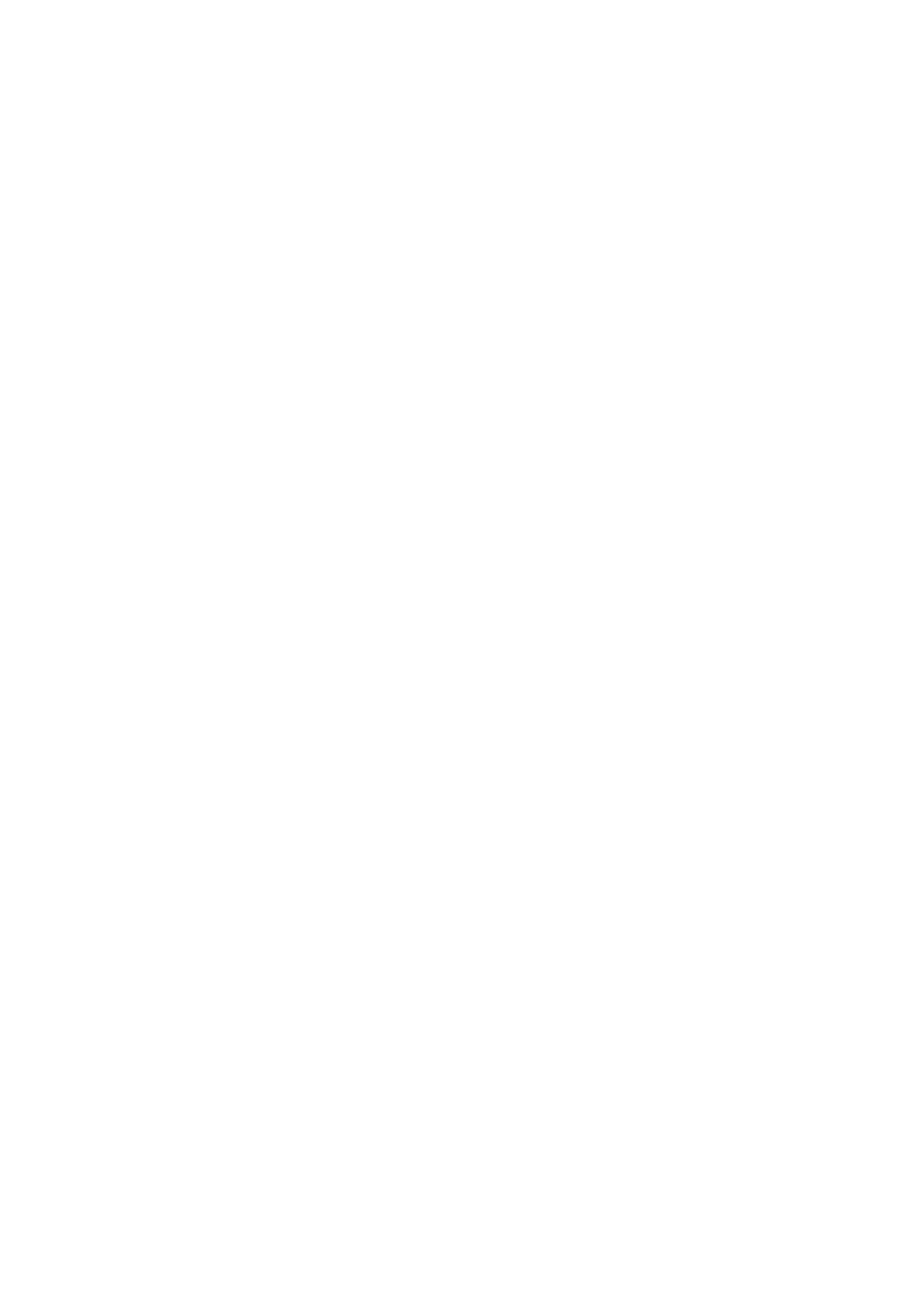### NATIONAL HEALTH LABORATORIES HOLDINGS INC. AND SUBSIDIARIES NOTES TO UNAUDITED CONSOLIDATED CONDENSED FINANCIAL STATEMENTS (Dollars in Millions, except per share data)

# 4. ACQUISITION OF ALLIED CLINICAL LABORATORIES, INC. - Continued

 The following table provides unaudited pro forma operating results of the Company giving effect to the Allied Acquisition as if it had been completed at the beginning of the periods presented. The pro forma information has been prepared for comparative purposes only and does not purport to be indicative of future operating results.

|                                                        | Nine Months Ended<br>September 30, |                           |
|--------------------------------------------------------|------------------------------------|---------------------------|
|                                                        | 1994                               | 1993                      |
| Net sales<br>Net earnings<br>Earnings per common share | \$727.9<br>19.0<br>0.22<br>S.      | \$710.7<br>99.5<br>\$1.09 |

#### 5. CORPORATE REORGANIZATION

 On June 7, 1994, the stockholders of National Health Laboratories Incorporated ("NHLI") approved a proposed corporate reorganization of NHLI, as a result of which National Health Laboratories Holdings Inc., a Delaware corporation, now owns, through NHL Intermediate Holdings Corp. I, a Delaware corporation and a wholly owned subsidiary of the Company ("Intermediate Holdings I"), and NHL Intermediate Holdings Corp. II, a Delaware corporation and a wholly owned subsidiary of Intermediate Holdings I ("Intermediate Holdings II"), all the outstanding capital stock of NHLI.

 In connection with the corporate reorganization on June 7, 1994, all of the 14,603,800 treasury shares held by NHLI were cancelled. As a result, the \$286.1 value assigned to such treasury shares was eliminated with corresponding decreases in the par value, additional paid-in capital and retained earnings accounts of \$0.2, \$72.3 and \$213.6, respectively.

### 6. LONG-TERM DEBT

 On June 21, 1994, Intermediate Holdings II entered into a credit agreement dated as of such date (the "Credit Agreement"), with the banks named therein (the "Banks"), Citicorp USA, Inc., as administrative agent (the "Bank Agent"), and certain co-agents named therein, which made available to Intermediate Holdings II a term loan facility of \$400.0 (the "Term Facility") and a revolving credit facility of \$350.0 (the "Revolving Credit Facility" and, together with the Term Facility, the "Bank Facility"). The Bank Facility provided funds for the acquisition of Allied, for the refinancing of certain existing debt of Allied and NHLI, to pay related fees and expenses and for general corporate purposes of Intermediate Holdings II and its subsidiaries, in each case subject to the terms and conditions set forth therein.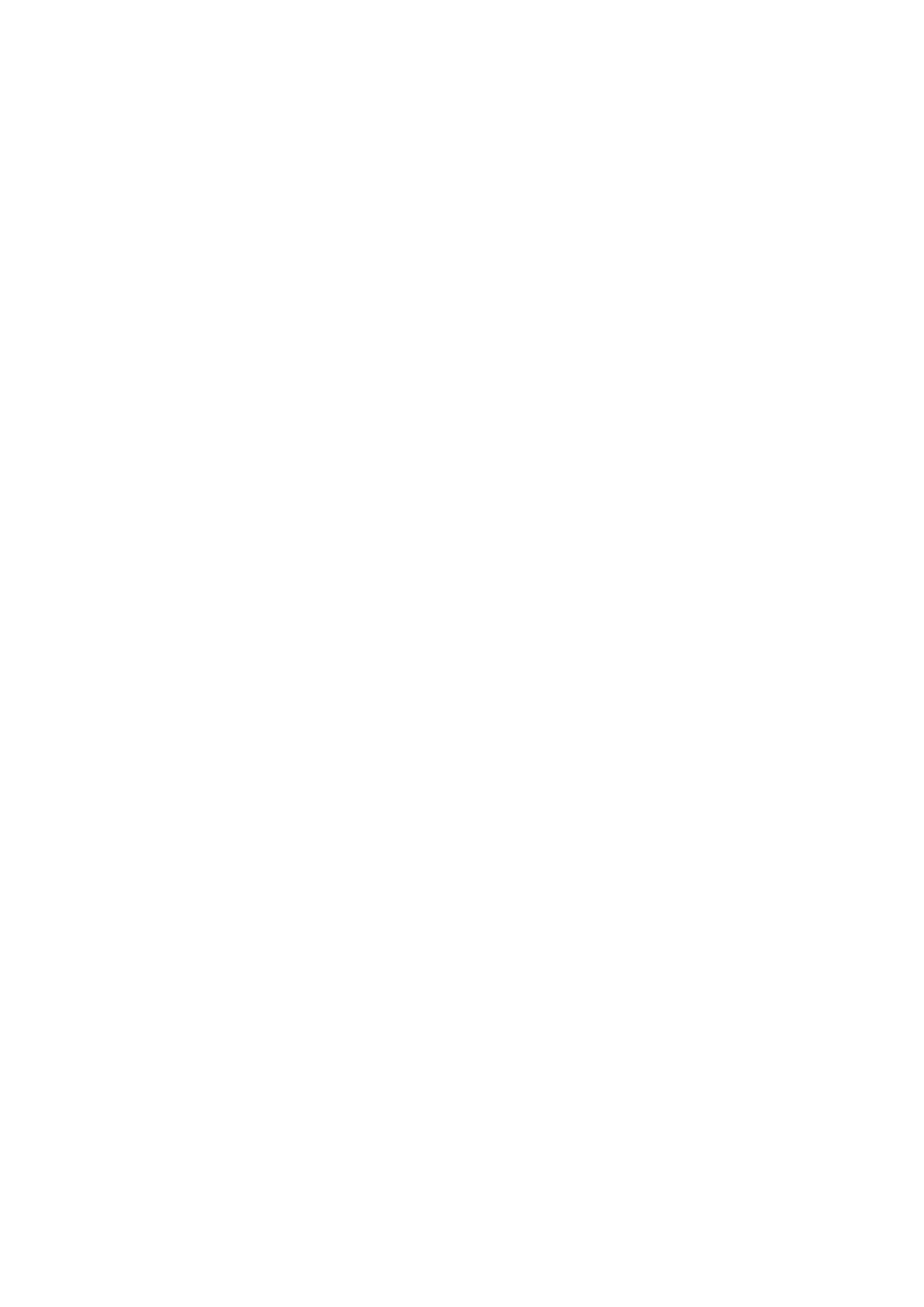## NATIONAL HEALTH LABORATORIES HOLDINGS INC. AND SUBSIDIARIES NOTES TO UNAUDITED CONSOLIDATED CONDENSED FINANCIAL STATEMENTS (Dollars in Millions)

## 6. LONG-TERM DEBT - Continued

 The Credit Agreement provides that the Banks and the Bank Agent will receive from Intermediate Holdings II customary facility and administrative agent fees, respectively. Intermediate Holdings II will pay a commitment fee on the average daily unused portion of the Bank Facility of 0.5% per annum, subject to a reduction to 0.375% per annum if certain financial tests are met. Availability of funds under the Bank Facility is conditioned on certain customary conditions, and the Credit Agreement contains customary representations, warranties and events of default. The Credit Agreement also requires the Company to maintain certain financial ratios and tests, including minimum debt service coverage ratios and net worth tests.

 The Revolving Credit Facility matures in June 1999, with semi-annual reductions of availability of \$50.0, commencing in December 1997. The Term Facility matures in December 2000, with repayments in each quarter prior to maturity based on a specified amortization schedule. The Bank Facility bears interest, at the option of Intermediate Holdings II, at (i) Citibank, N.A.'s Base Rate (as defined in the Credit Agreement), plus a margin of up to 0.75% per annum, based upon the Company's financial performance or (ii) the Eurodollar rate for one, two, three or six month interest periods (as selected by Intermediate Holdings II), plus a margin varying between 1.25% and 2.00% per annum based upon the Company's financial performance.

 The Bank Facility is guaranteed by Intermediate Holdings I and certain subsidiaries of Intermediate Holdings II and is secured by pledges of stock and other assets of Intermediate Holdings II and its subsidiaries.

 On June 21, 1994, \$400.0 available under the Term Facility was borrowed by Intermediate Holdings II and loaned to NHLI and was used by NHLI to repay in full its existing revolving credit facilities and for working capital and general corporate purposes. On June 23, 1994, Intermediate Holdings II borrowed \$185.0 of the amount available under the Revolving Credit Facility to consummate the Allied Acquisition.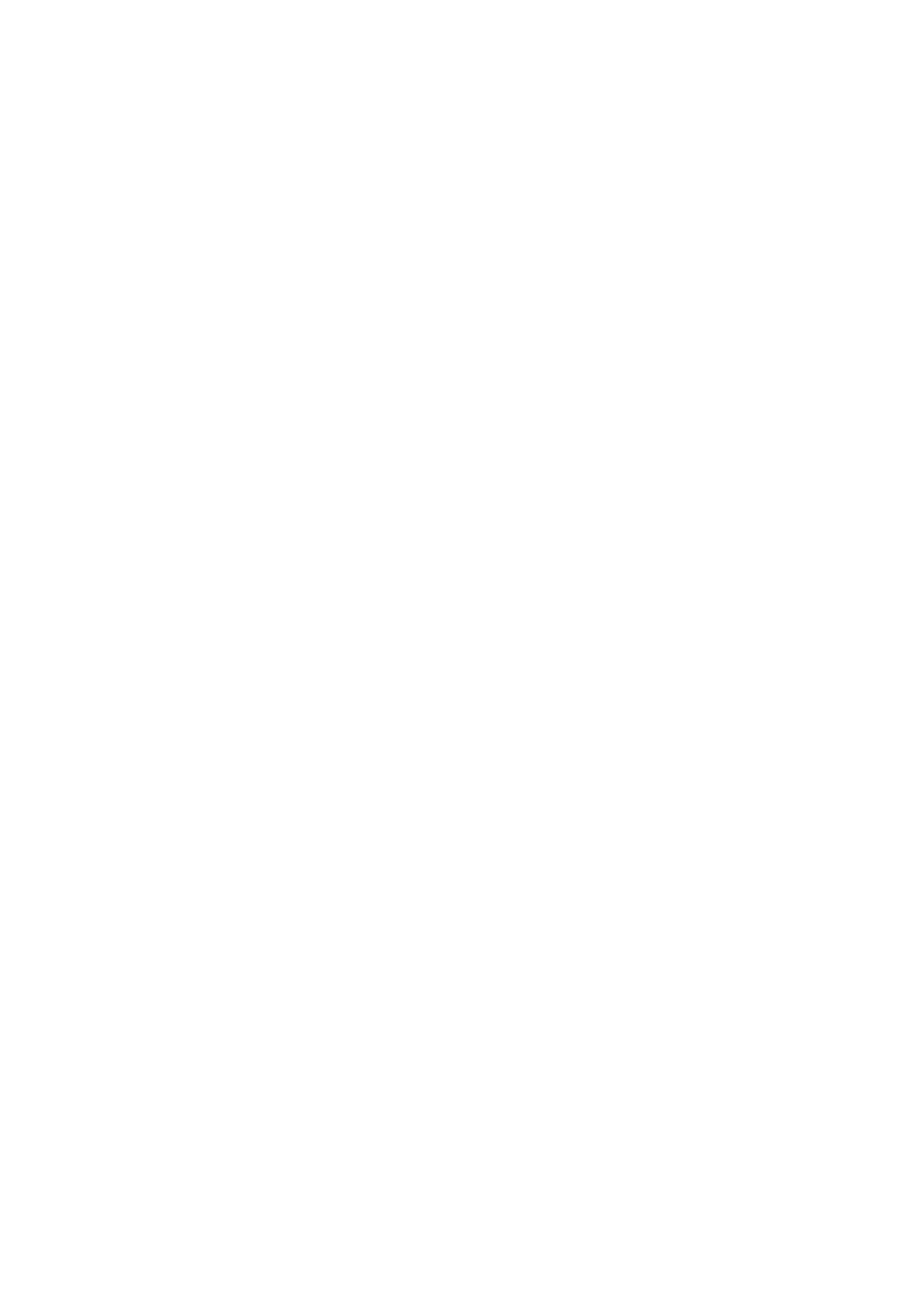RESULTS OF OPERATIONS

 Nine Months Ended September 30, 1994 compared with Nine Months ----------------------------------------------------------------- Ended September 30, 1993 ------------------------

 Net sales for the nine months ended September 30, 1994 were \$637.6, an increase of 7.8% from \$591.6 reported in the comparable 1993 period. Net sales from the inclusion of Allied since June 23, 1994 increased net sales by approximately \$52.7 or 8.9%. Growth in new accounts and numerous acquisitions of small clinical laboratory companies increased net sales by approximately 9.7% and 11.9%, respectively. A price increase, effective on April 1, 1994, increased net sales by approximately 1.7% for the nine months ended September 30, 1994. However, a reduction in Medicare fee schedules from 88% to 84% of the national limitation amounts on January 1, 1994, plus changes in reimbursement policies of various third party payors, reduced net sales by approximately 3.6%. Other factors, in order of decreasing magnitude, comprised the remaining reduction in net sales: declines in the level of HDL and ferritin testing, lower utilization of laboratory testing, price erosion in the industry as a whole and severe weather in the first quarter of 1994.

 Cost of sales, which primarily includes laboratory and distribution costs, increased to \$436.5 for the nine months ended September 30, 1994 from \$326.5 in the corresponding 1993 period. Of the \$110.0 increase, approximately \$49.2 was the result of higher testing volume, approximately \$6.3 was due to an increase in phlebotomy staffing to improve client service and meet competitive demand and approximately \$34.3 was due to the inclusion of the cost of sales of Allied. The remaining increase resulted mainly from higher compensation and insurance expenses. Cost of sales as a percent of net sales was 68.5% for the nine months ended September 30, 1994 and 55.2% in the corresponding 1993 period. The increase in the cost of sales percentage primarily resulted from a reduction in net sales due to a reduction in Medicare fee schedules, pricing pressures and utilization declines, each of which provided little corresponding reduction in costs.

 Selling, general and administrative expenses increased to \$105.6 for the nine months ended September 30, 1994 from \$90.4 in the same period in 1993. Approximately \$12.7 of the increase was due to the inclusion of the selling, general and administrative expenses of Allied since June 23, 1994. The remaining increase was primarily due to expansion of data processing and billing departments due to increased volume and to improve customer service. As a percentage of net sales, selling, general and administrative expenses was 16.6% and 15.3% for the nine months ended September 30, 1994 and 1993, respectively. The increase in the selling, general and administrative percentage primarily resulted from a reduction in net sales as discussed above.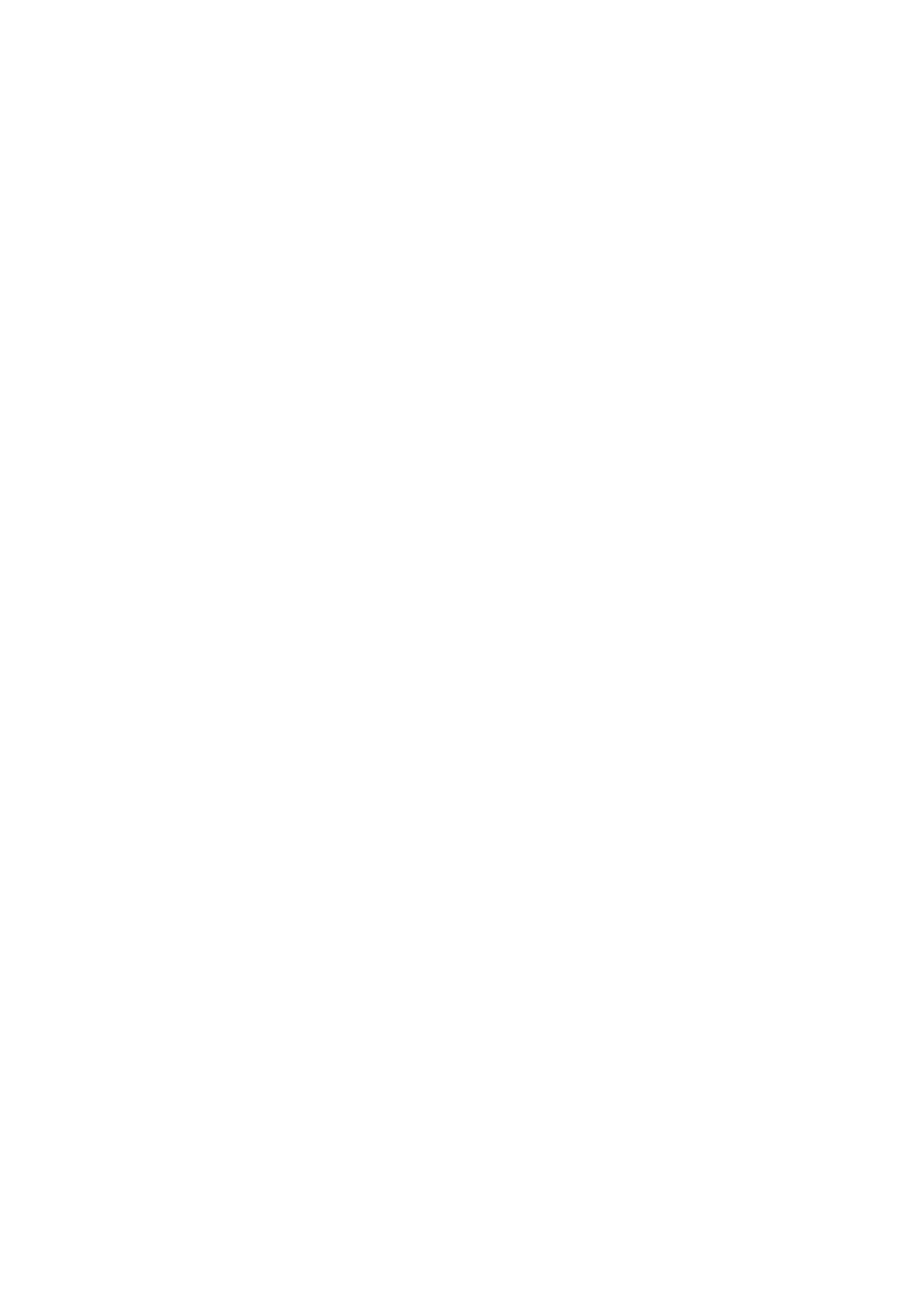RESULTS OF OPERATIONS - Continued

 Nine Months Ended September 30, 1994 compared with Nine Months ----------------------------------------------------------------- Ended September 30, 1993 ------------------------

 Management expects net sales to continue to grow through strategic acquisitions and the addition of new accounts, although there can be no assurance that the Company will experience such growth. Reductions in Medicare fee schedules, pursuant to the Omnibus Budget Reconciliation Act of 1993 ("OBRA '93"), to 80% of the median fee amounts, effective January 1, 1995, followed by an additional reduction to 76% of such amounts on January 1, 1996 are expected to negatively impact net sales, cost of sales as a percentage of net sales and selling, general and administrative expenses as a percentage of net sales in the future. Management does not expect increases in cost of sales as a percentage of net sales and selling, general and administrative expenses as a percentage of net sales of the magnitude experienced in the nine months ended September 30, 1994. Management cannot predict if price erosion or utilization declines will continue or what their ultimate effect on net sales or results of operations will be. It is the objective of management to partially offset the increases in cost of sales as a percentage of net sales and selling, general and administrative expenses as a percentage of net sales through comprehensive cost reduction programs at each of the Company's regional laboratories, although there can be no assurance of the success of such programs.

 The increase in amortization of intangibles and other assets to \$11.9 for the nine months ended September 30, 1994 from \$6.4 in the corresponding period in 1993 primarily resulted from the acquisition of Allied in June 1994 and numerous small laboratory companies during both 1994 and 1993.

 The Company approved a proposed settlement of previously disclosed shareholder class and derivative litigation. In 1994 in connection with the settlement, the Company took a pre-tax special charge of \$15.0 and a \$6.0 charge for expenses related to the settled litigation. Insurance payments and payments from other defendants amount to \$55.0 plus expenses. As previously disclosed, the litigation consisted of two consolidated class action suits and a consolidated shareholder derivative action brought in federal and state courts in San Diego, California. The proposed settlement involves no admission of wrongdoing and is subject to execution of a definitive agreement and court approval.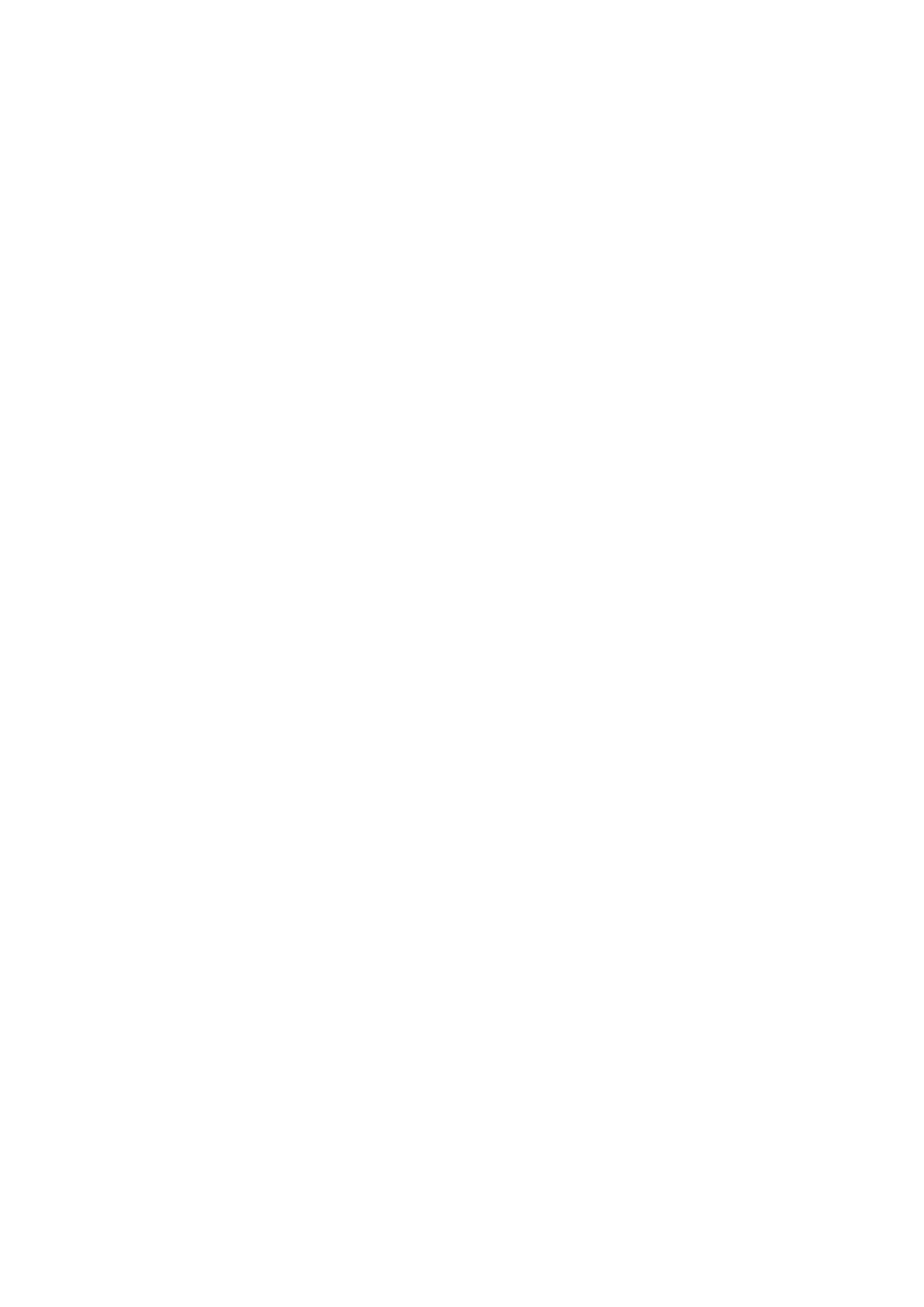RESULTS OF OPERATIONS - Continued

 Nine Months Ended September 30, 1994 compared with Nine Months --------------------------------------------------------------- Ended September 30, 1993 ------------------------

 Other gains and expenses in 1993 included expense reimbursement and termination fees of \$21.6 received in connection with the Company's attempt to purchase Damon Corporation less related expenses and the write-off of certain bank financing costs aggregating \$6.3, resulting in a one-time pre-tax gain of \$15.3.

> Interest expense was \$22.1 for the nine months ended September 30, 1994 compared with \$7.1 for the same period in 1993. The change resulted primarily from increased borrowings used to finance repurchases by the Company of its common stock in 1993 and to finance the acquisition of Allied in June 1994 and numerous small laboratory companies during both 1994 and 1993. Higher average interest rates also contributed to the increase in interest expense.

> The provision for income taxes as a percentage of earnings before income taxes was 45.6% and 40.8% for the nine months ended September 30, 1994 and 1993, respectively. The change was mainly due to a higher effective tax rate for both federal and state income taxes because of the impact of permanent differences on lower pre-tax income in the third quarter of 1994.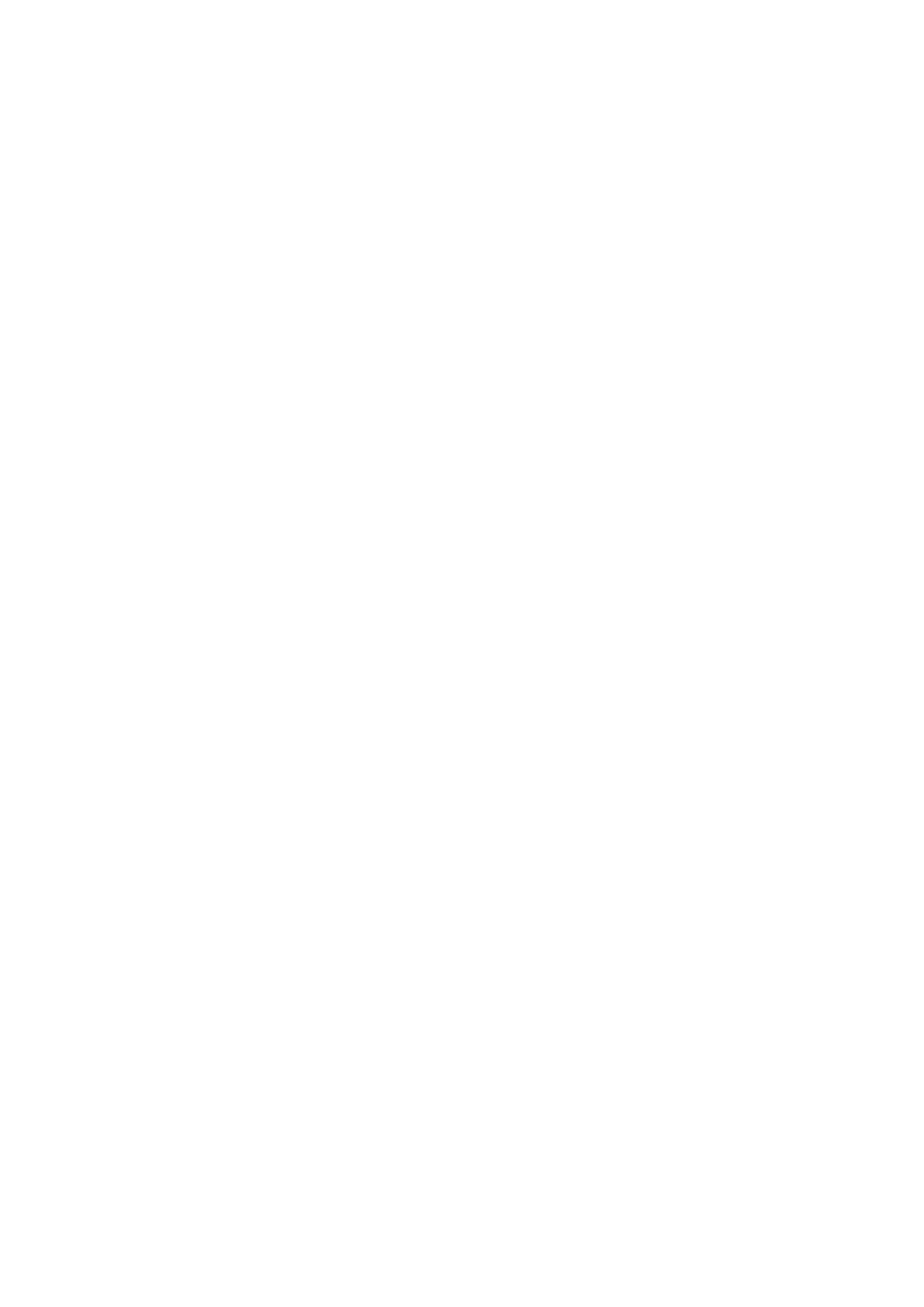#### RESULTS OF OPERATIONS - Continued

 Three Months Ended September 30, 1994 compared with Three Months ---------------------------------------------------------------- Ended September 30, 1993 ------------------------

> Net sales for the three months ended September 30, 1994 were \$248.7, an increase of 27.7% from \$194.8 reported in the comparable 1993 period. Net sales from the inclusion of Allied increased net sales by approximately \$48.3 or 24.8%. Growth in new accounts and numerous acquisitions of small clinical laboratory companies increased net sales by approximately 9.0% and 12.3%, respectively. A price increase, effective on April 1, 1994, increased net sales by approximately 2.5% for the three months ended September 30, 1994. However, a reduction in Medicare fee schedules from 88% to 84% of the national limitation amounts on January 1, 1994, plus changes in reimbursement policies of various third party payors, reduced net sales by approximately 2.2%. The remaining reduction in net sales was due to declines in the level of HDL and ferritin testing, and, to a lesser extent, lower utilization of laboratory testing.

 Cost of sales, which primarily includes laboratory and distribution costs, increased to \$167.7 for the three months ended September 30, 1994 from \$109.6 in the corresponding 1993 period. Of the \$58.1 increase, approximately \$16.3 was the result of higher testing volume, approximately \$1.0 was due to an increase in phlebotomy staffing to improve client service and meet competitive demand and approximately \$31.7 was due to the inclusion of the cost of sales of Allied. The remaining increase resulted mainly from higher compensation and insurance expenses. Cost of sales as a percent of net sales was 67.4% for the three months ended September 30, 1994 and 56.3% in the corresponding 1993 period. The increase in the cost of sales percentage primarily resulted from a reduction in net sales due to a reduction in Medicare fee schedules, pricing pressures and utilization declines, each of which provided little corresponding reduction in costs.

 Selling, general and administrative expenses increased to \$41.1 for the three months ended September 30, 1994 from \$29.3 in the same period in 1993. Approximately \$11.6 of the increase was due to the inclusion of the selling, general and administrative expenses of Allied. As a percentage of net sales, selling, general and administrative expenses was 16.5% and 15.0% for the three months ended September 30, 1994 and 1993, respectively. The increase in the selling, general and administrative percentage primarily resulted from a reduction in net sales as discussed above.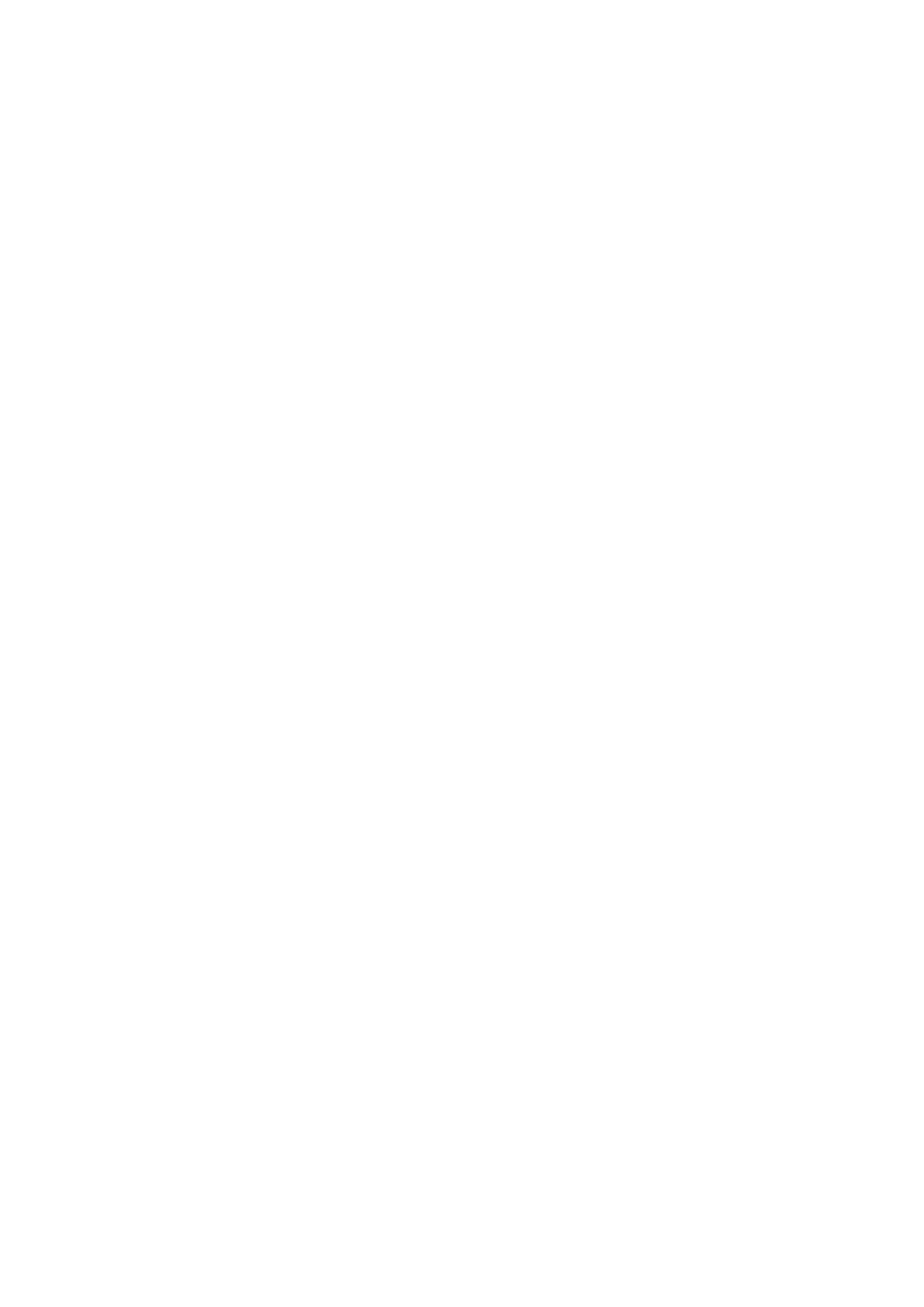#### RESULTS OF OPERATIONS - Continued

 Three Months Ended September 30, 1994 compared with Three Months ---------------------------------------------------------------- Ended September 30, 1993 ------------------------

> Management expects net sales to continue to grow through strategic acquisitions and the addition of new accounts, although there can be no assurance that the Company will experience such growth. Reductions in Medicare fee schedules, pursuant to OBRA '93, to 80% of the median fee amounts, effective January 1, 1995, followed by an additional reduction to 76% of such amounts on January 1, 1996 are expected to negatively impact net sales, cost of sales as a percentage of net sales and selling, general and administrative expenses as a percentage of net sales in the future. Management does not expect increases in cost of sales as a percentage of net sales and selling, general and administrative expenses as a percentage of net sales of the magnitude experienced in the three months ended September 30, 1994 compared to the same 1993 period. Management cannot predict if price erosion or utilization declines will continue or what their ultimate effect on net sales or results of operations will be. It is the objective of management to partially offset the increases in cost of sales as a percentage of net sales and selling, general and administrative expenses as a percentage of net sales through comprehensive cost reduction programs at each of the Company's regional laboratories, although there can be no assurance of the success of such programs.

> The increase in amortization of intangibles and other assets to \$5.4 for the three months ended September 30, 1994 from \$2.2 in the corresponding period in 1993 primarily resulted from the acquisition of Allied in June 1994 and numerous small laboratory companies during both 1994 and 1993.

 The Company approved a proposed settlement of previously disclosed shareholder class and derivative litigation. In 1994 in connection with the settlement, the Company took a pre-tax special charge of \$15.0 and a \$6.0 charge for expenses related to the settled litigation. Insurance payments and payments from other defendants amount to \$55.0 plus expenses. As previously disclosed, the litigation consisted of two consolidated class action suits and a consolidated shareholder derivative action brought in federal and state courts in San Diego, California. The proposed settlement involves no admission of wrongdoing and is subject to execution of a definitive agreement and court approval.

 Other gains and expenses in 1993 included expense reimbursement and termination fees of \$21.6 received in connection with the Company's attempt to purchase Damon Corporation less related expenses and the write-off of certain bank financing costs aggregating \$6.3, resulting in a one-time pre-tax gain of \$15.3.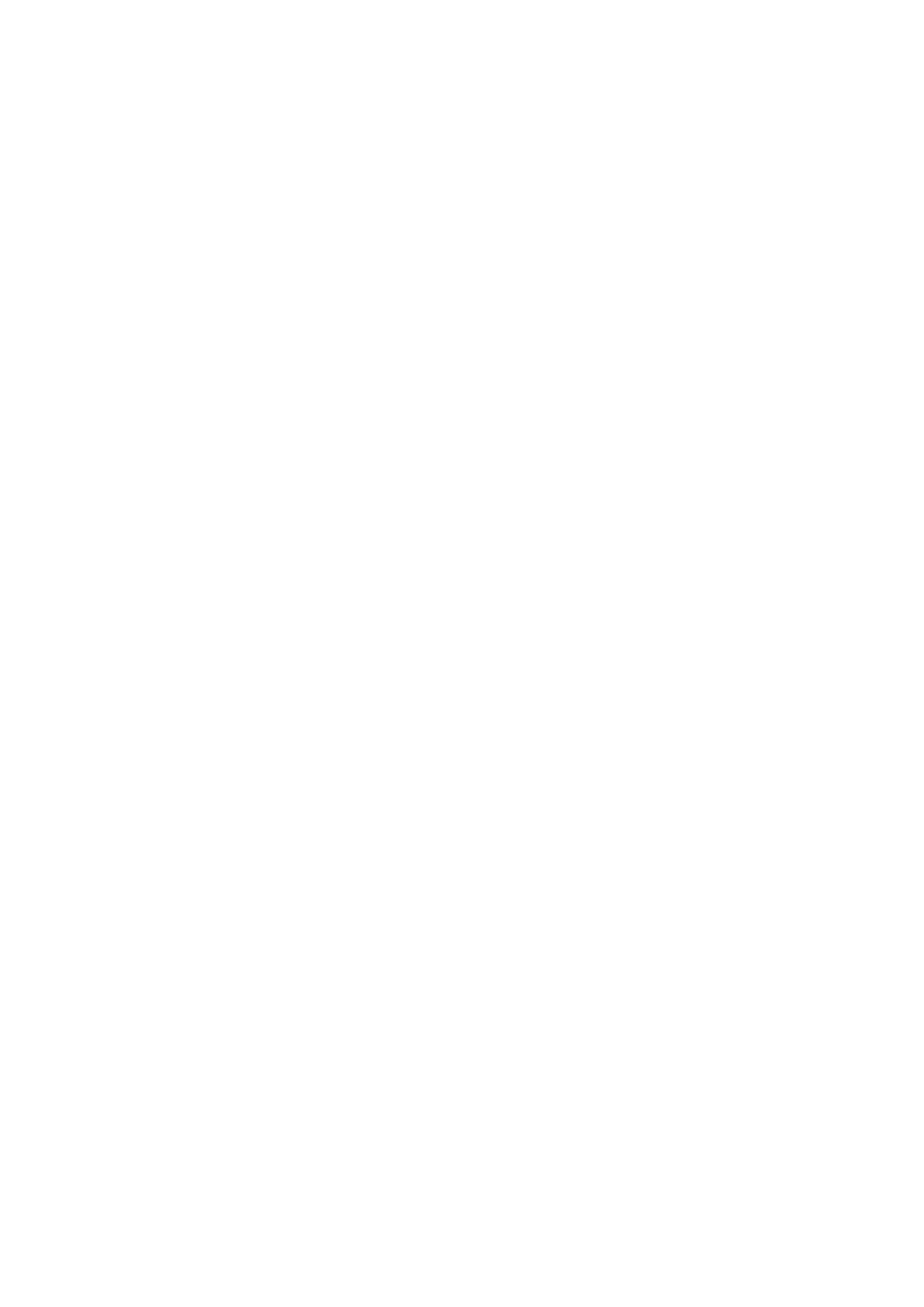RESULTS OF OPERATIONS - Continued

 Three Months Ended September 30, 1994 compared with Three Months ---------------------------------------------------------------- Ended September 30, 1993 ------------------------

 Interest expense was \$11.6 for the three months ended September 30, 1994 compared with \$3.1 for the same period in 1993. The change resulted primarily from increased borrowings used to finance repurchases by the Company of its common stock during 1993 and to finance the acquisition of Allied in June 1994 and numerous small laboratory companies during both 1994 and 1993. Higher average interest rates also contributed to the increase interest expense.

> The provision for income taxes as percentage of earnings before income taxes was 90.5% and 42.3% for the three months ended September 30, 1994 and 1993, respectively. The change was mainly due to the impact of permanent differences on lower pre tax income in the third quarter of 1994.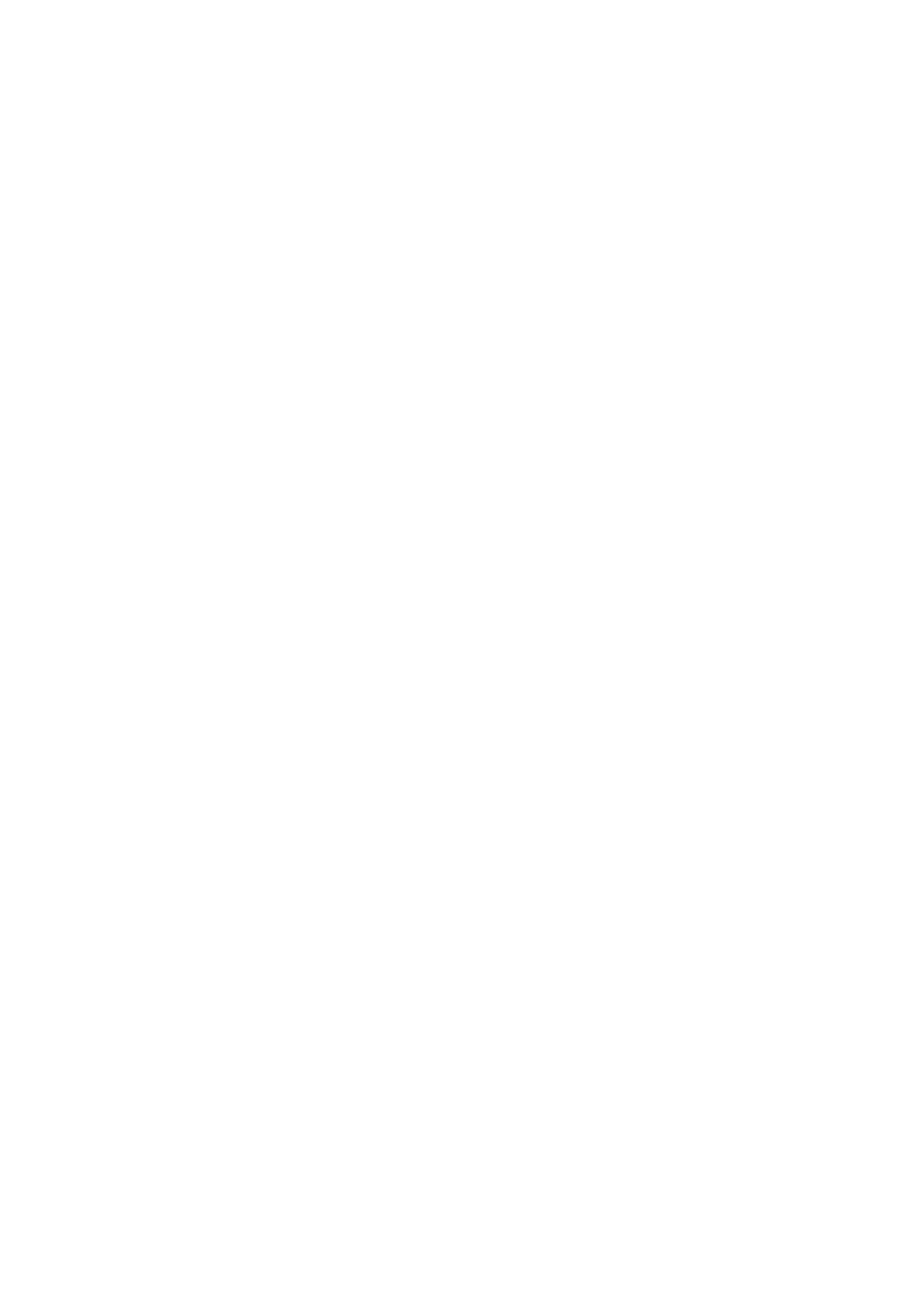### FINANCIAL CONDITION, LIQUIDITY AND CAPITAL RESOURCES ----------------------------------------------------

 For the nine months ended September 30, 1994 and 1993, net cash provided by operating activities (after payment of settlement and related expenses of \$17.2 and \$45.6 in 1994 and 1993, respectively) was \$6.1 and \$58.7, respectively. Cash used for capital expenditures was \$36.9 and \$18.3 for the nine months ended September 30, 1994 and 1993, respectively. The Company expects capital expenditures to be approximately \$50.0 in 1994 to accommodate expected growth, to further automate laboratory processes, improve efficiency and integrate the Company and Allied.

 On May 3, 1994, the Company entered into a definitive agreement to acquire Allied. Pursuant to the agreement, on May 9, 1994, a subsidiary of the Company commenced a cash tender offer for all shares of Allied common stock for \$23 per share. The agreement provided that any shares not tendered and purchased in the offer were to be exchanged for \$23 per share in cash in a second-step merger. On June 7, 1994, the Company entered into an agreement whereby the price payable in such cash tender offer and such second-step merger was reduced to \$21.50 per share, or an aggregate of approximately \$12.6. A subsidiary of the Company acquired Allied as a wholly owned subsidiary on June 23, 1994, for approximately \$191.5 in cash plus the assumption of \$24.0 of Allied indebtedness and the recognition of approximately \$19.9 of Allied net liabilities.

 The Company acquired nine small laboratory companies during the nine months ended September 30, 1994 for an aggregate amount of \$44.2 in cash and the recognition of \$26.9 of liabilities. During the corresponding period in 1993, the Company acquired nineteen laboratory companies for a total of \$45.4 in cash and the recognition of \$17.2 of liabilities.

> On June 21, 1994, Intermediate Holdings II entered into the Credit Agreement dated as of such date, with the banks named therein, Citicorp USA, Inc., as administrative agent, and certain co-agents named therein, which made available to Intermediate Holdings II the Term Facility of \$400.0 and the Revolving Credit Facility of \$350.0. The Bank Facility provided funds for the acquisition of Allied, for the refinancing of certain existing debt of Allied and NHLI, to pay related fees and expenses and for general corporate purposes of Intermediate Holdings II and its subsidiaries, in each case subject to the terms and conditions set forth therein.

> The Credit Agreement provides that the Banks and the Bank Agent will receive from Intermediate Holdings II customary facility and administrative agent fees, respectively. Intermediate Holdings II will pay a commitment fee on the average daily unused portion of the Bank Facility of 0.5% per annum, subject to a reduction to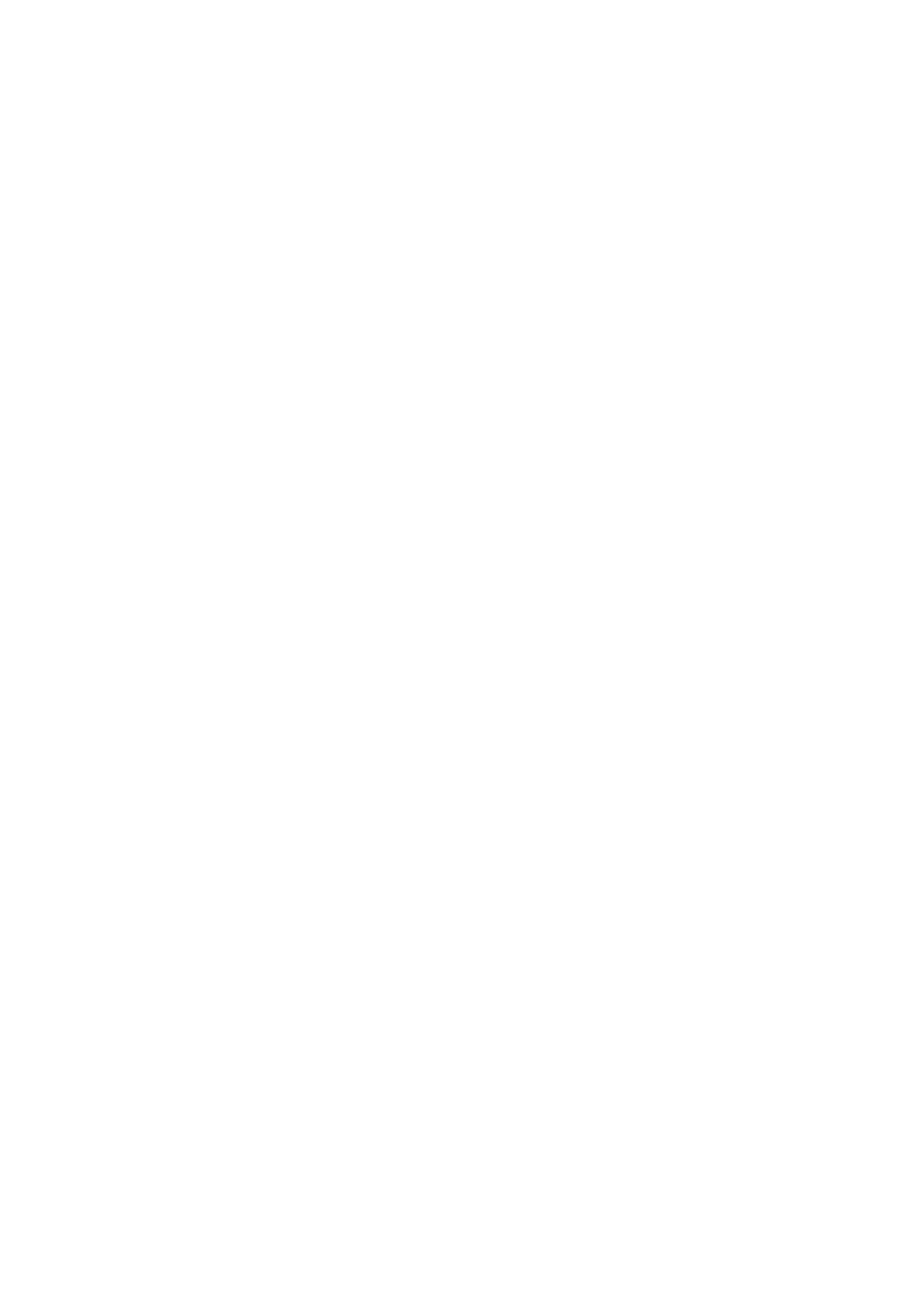#### FINANCIAL CONDITION, LIQUIDITY AND CAPITAL RESOURCES - Continued ----------------------------------------------------------------

 0.375% per annum if certain financial tests are met. Availability of funds under the Bank Facility is conditioned on certain customary conditions, and the Credit Agreement contains customary representations, warranties and events of default. The Credit Agreement also requires the Company to maintain certain financial ratios and tests, including minimum debt service coverage ratios and net worth tests.

The Revolving Credit Facility matures in June 1999, with semi-annual reductions of availability of \$50.0, commencing in December 1997. The Term Facility matures in December 2000, with repayments in each quarter prior to maturity based on a specified amortization schedule. The Bank Facility bears interest, at the option of Intermediate Holdings II, at (i) Citibank, N.A.'s Base Rate (as defined in the Credit Agreement), plus a margin of up to 0.75% per annum, based upon variations in certain financial tests or (ii) the Eurodollar rate for one, two, three or six month interest periods (as selected by Intermediate Holdings II), plus a margin varying between 1.25% and 2.00% per annum based upon the Company's financial performance.

 The Bank Facility is guaranteed by Intermediate Holdings I and certain subsidiaries of Intermediate Holdings II and is secured by pledges of stock and other assets of Intermediate Holdings II and its subsidiaries.

> On June 21, 1994, \$400.0 available under the Term Facility was borrowed by Intermediate Holdings II and loaned to NHLI and was used by NHLI to repay in full its existing revolving credit facilities and for working capital and general corporate purposes. On June 23, 1994, Intermediate Holdings II borrowed \$185.0 of the amount available under the Revolving Credit Facility to consummate the Allied acquisition.

> In connection with the Allied Acquisition, the Company announced that it terminated its 10 million share repurchase program, under which 7,795,800 common shares had been repurchased, and established a new \$50.0 stock repurchase program through which the Company will acquire additional shares of the Company's common stock from time to time in the open market. As of September 30, 1994, there were no stock repurchases under the new stock repurchase program.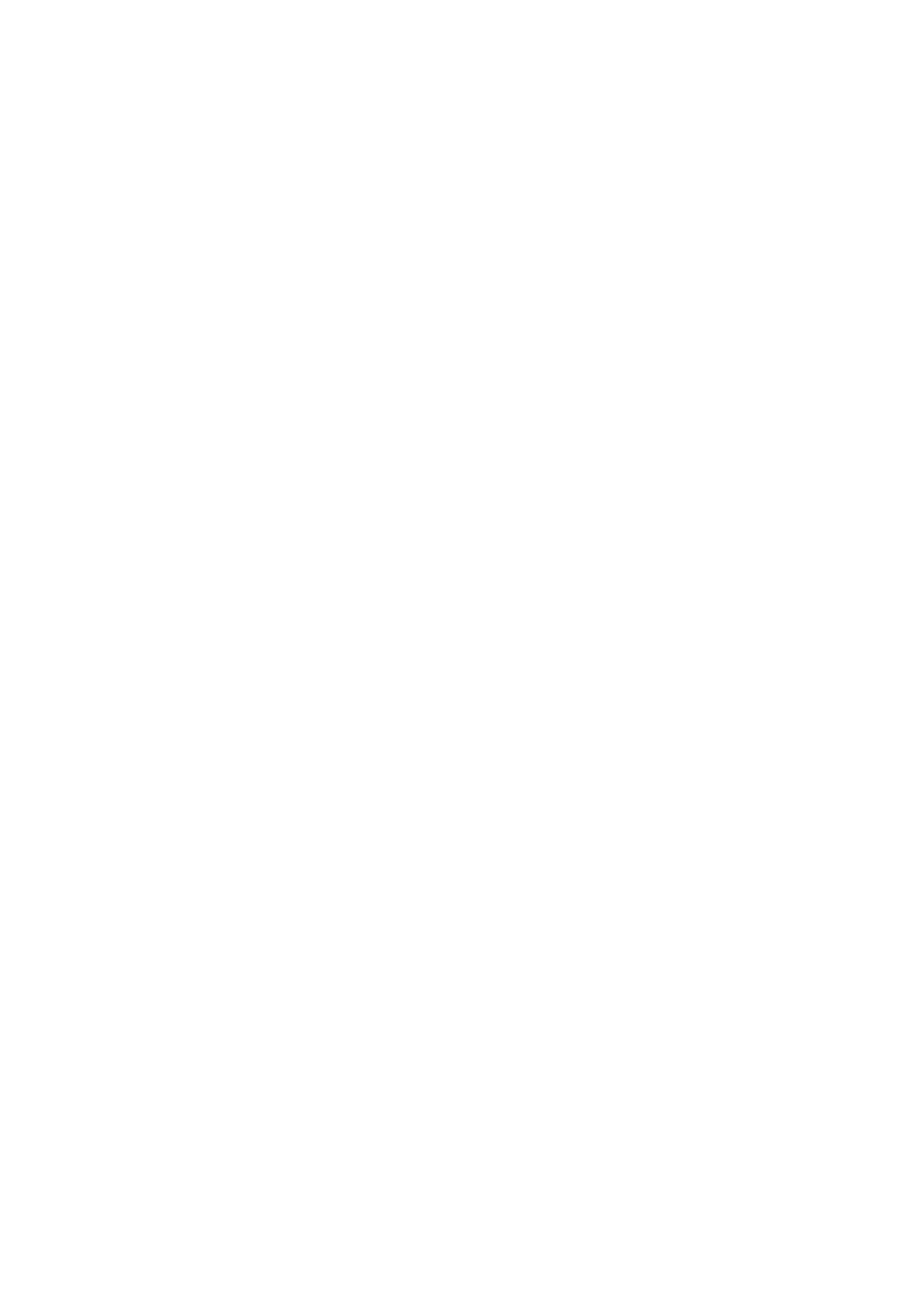#### FINANCIAL CONDITION, LIQUIDITY AND CAPITAL RESOURCES - Continued ----------------------------------------------------------------

 During the nine months ended September 30, 1993, the Company purchased 7,582,700 of its outstanding shares of common stock for an aggregate amount of \$125.5. The purchase was financed by borrowings under the revolving credit facilities in existence at such time and cash on hand. In connection with the corporate reorganization on June 7, 1994, all of the 14,603,800 treasury shares held by NHLI were cancelled. As a result, the \$286.1 value assigned to such treasury shares was eliminated with corresponding decreases in the par value, additional paid-in capital and retained earnings accounts of \$0.2, \$72.3 and \$213.6, respectively.

> The Company announced, also in connection with the Allied Acquisition, that it is discontinuing its dividend payments for the foreseeable future in order to increase its flexibility with respect to both its acquisition strategy and stock repurchase plan.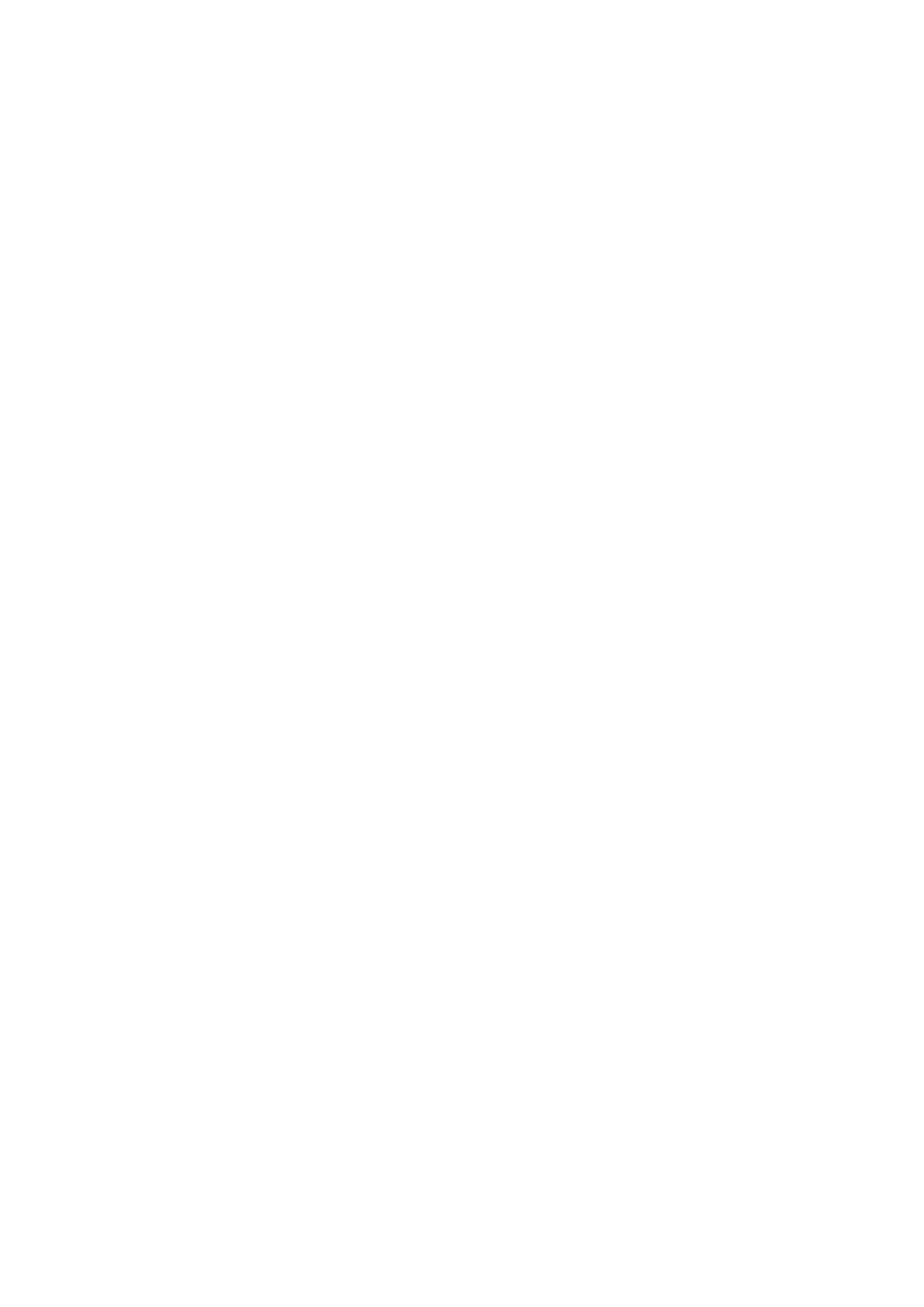PART II - OTHER INFORMATION

#### Item 1. Legal Proceedings

 The Company has been cooperating fully with the government to resolve its concerns with regard to the matters described under "Legal Proceedings" in the Form 10-Q for the six months ended June 30, 1994.

 The Company approved a proposed settlement of previously disclosed shareholder class and derivative litigation. In connection with the settlement, the Company took a pre-tax special charge of \$15.0 million and a \$6.0 million charge for expenses related to the settled litigation. Insurance payments and payments from other defendants amount to \$55.0 million plus expenses. As previously disclosed, the litigation consisted of two consolidated class action suits and a consolidated shareholder derivative action brought in federal and state courts in San Diego, California. The proposed settlement involves no admission of wrongdoing and is subject to execution of a definitive agreement and court approval.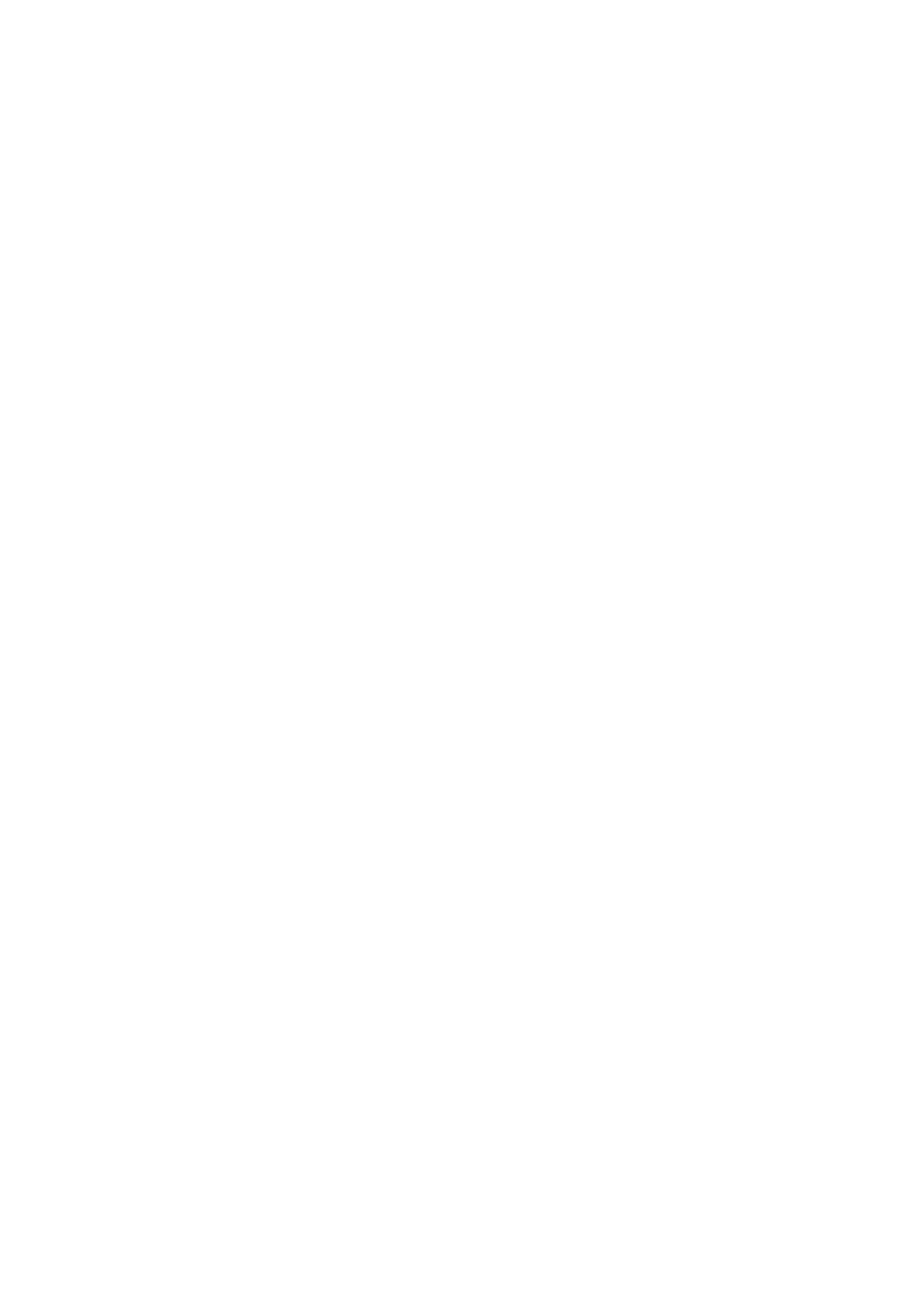PART II - OTHER INFORMATION, Continued

#### Item 6. Exhibits and Reports on Form 8-K

(a) Exhibits

- 27 Financial Data Schedule (electronically filed version only)
- (b) Reports on Form 8-K

 A report on Form 8-K dated June 23, 1994 was filed on July 7, 1994 in connection with the Allied Acquisition. The Form 8-K incorporated by reference the historical financial statements included in Allied's Annual Report on Form 10-K for the year ended December 31, 1993 and Allied's Quarterly Report on Form 10-Q for the quarter ended March 31, 1994. The Form 8-K also included unaudited pro forma financial data of the Company.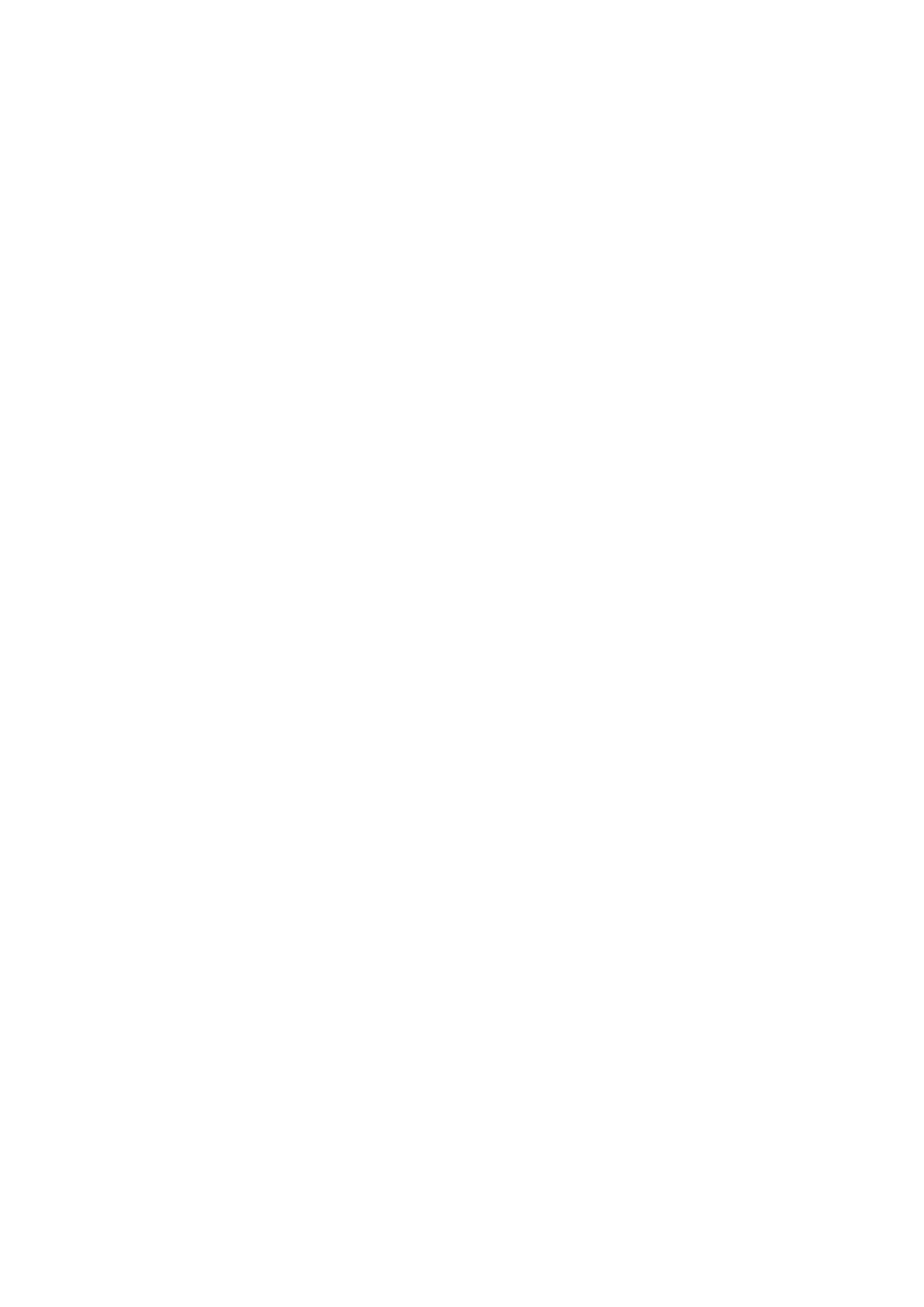Pursuant to the requirements of the Securities Exchange Act of 1934, the registrant has duly caused this report to be signed on its behalf by the undersigned thereunto duly authorized.

> NATIONAL HEALTH LABORATORIES HOLDINGS INC. Registrant

> > By:/s/ David C. Flaugh --------------- David C. Flaugh Senior Executive Vice President and Chief Operating Officer (Acting Principal Financial and Accounting Officer)

Date: November 14, 1994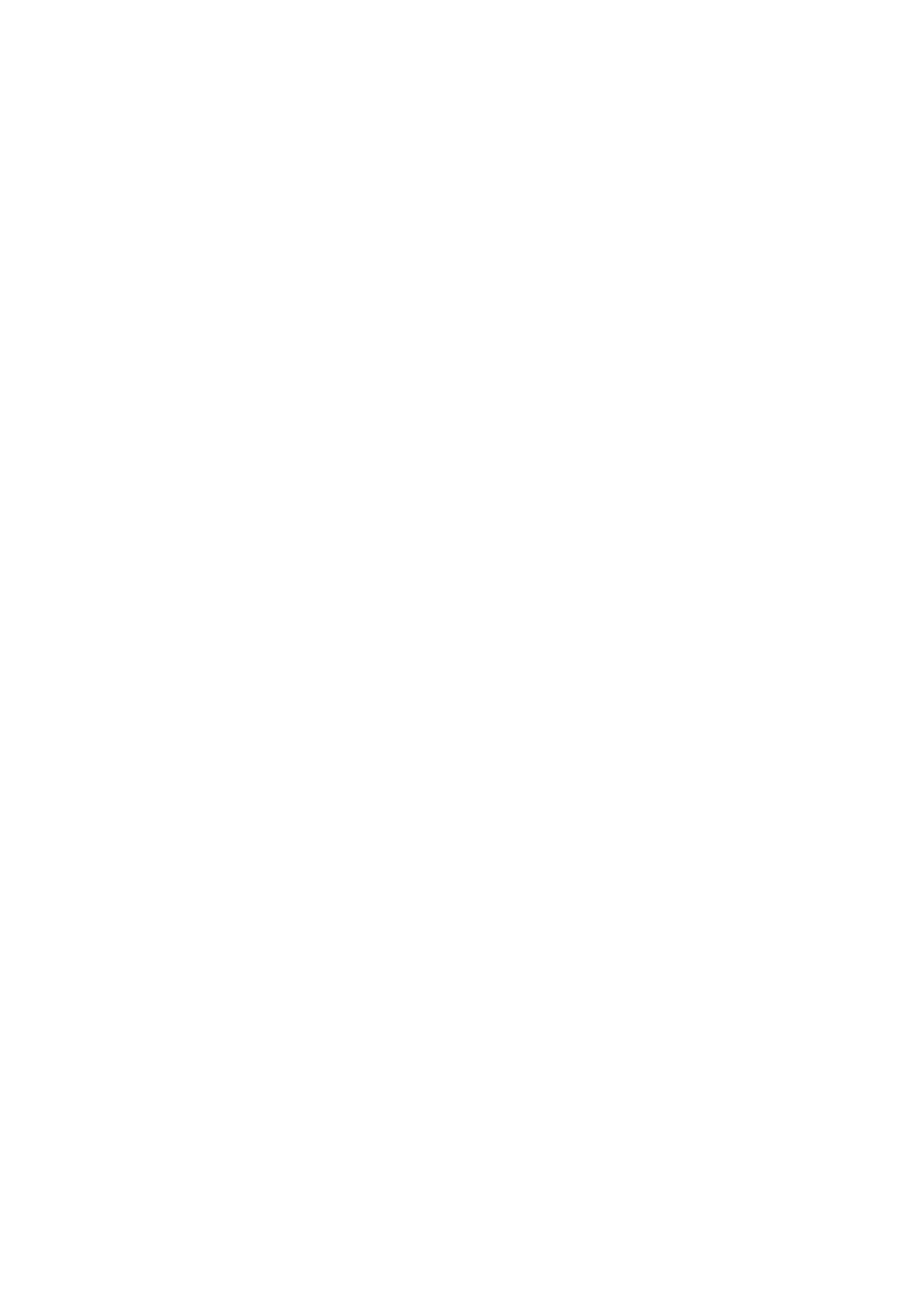# Exhibit No.

 27 Financial Data Schedule (electronically filed version only)